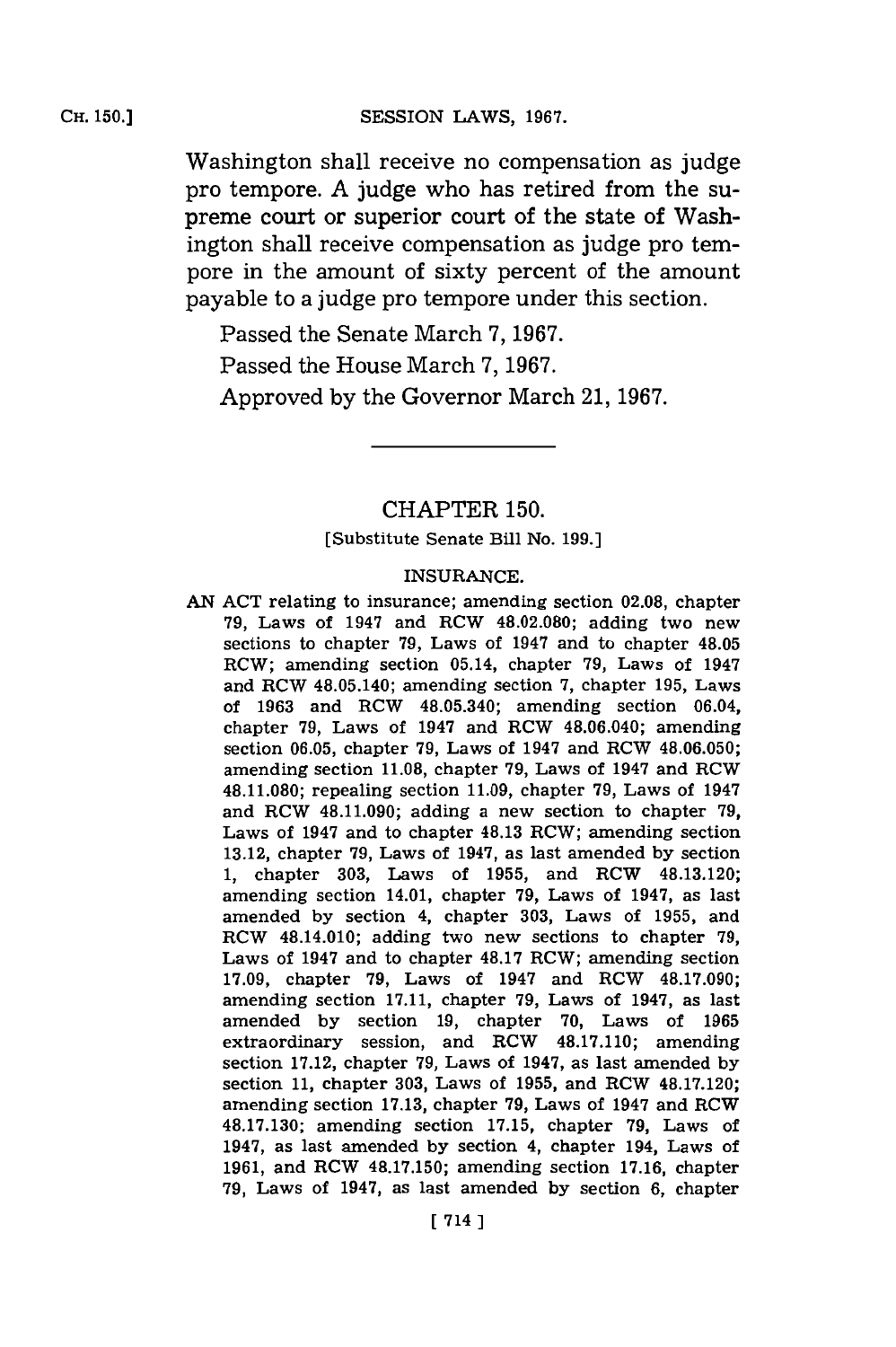**225,** Laws of **1959,** and RCW **48.17.160;** amending section **17.19,** chapter **79,** Laws of 1947 and RCW **48.17.190;** amending section 17.24, chapter **79,** Laws of 1947 and RCW **48.17.240;** amending section **17.53,** chapter **79,** Laws of 1947 and RCW **48.17.530;** amending section 17.54, chapter **79,** Laws of 1947 and RCW 48.17.540; amending section **17.56,** chapter **79,** Laws of 1947 and RCW **48.17.560;** adding a new section to chapter **79,** Laws of 1947 and to chapter 48.20 RCW; adding a new section to chapter **79,** Laws of 1947 and to chapter 48.22 RCW; amending section 24.04, chapter **79,** Laws of 1947, as last amended **by** section **9,** chapter 194, Laws of **1961,** and RCW 48.24.040; repealing section 22, chapter **303,** Laws of **1955** and RCW 48.24.085; amending section **29.13,** chapter **79,** Laws of 1947 and RCW **48.29.130;** and amending section **31.19,** chapter **79,** Laws of 1947 and RCW **48.31.190.**

## *Be it enacted by the Legislature* of *the State of Washington:*

Section **1.** Section **02.08,** chapter **79,** Laws of 1947 Rcw **48.02.080** and RCW **48.02.080** are each amended to read as **follows:**

**(1)** The commissioner may prosecute an action Insurance.Inin any court of competent jurisdiction to enforce missioner. any order made **by** him pursuant to any provision **of** this code.

(2) If the commissioner has cause to believe that any person has violated any penal provision of this code or of other laws relating to insurance he shall certify the facts of the violation to the public prosecutor of the jurisdiction in which the offense was committed.

**(3)** If the commissioner has cause to believe that any person is violating or is about to violate any provision of this code or any regulation or order of the commissioner, he may:

(a) issue a cease and desist order; and/or

**(b)** bring an action in any court of competent jurisdiction to enjoin the person from continuing the violation or doing any action in furtherance thereof.

(4) The attorney general and the several prosecuting attorneys throughout the state shall prose-

**amended.**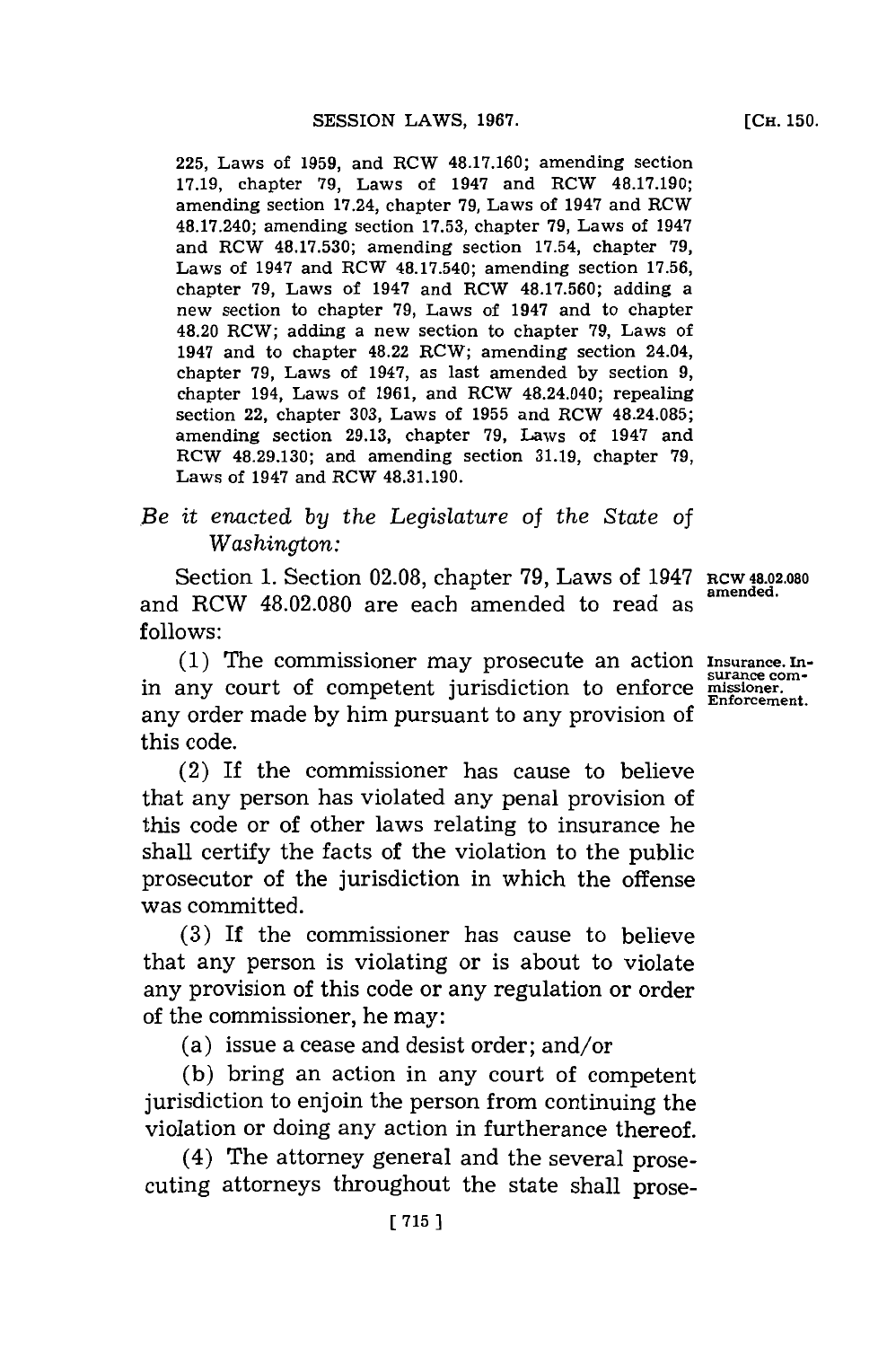cute or defend all proceedings brought pursuant to the provisions of this code when requested **by** the commissioner.

Sec. 2. There is added to chapter **79,** Laws of 1947 and to chapter 48.05 RCW a new section to

**New section.**

**Insurance-In-surers-Requirements.**

read as follows:

No certificate of authority shall be granted to a foreign or alien applicant that has not actively transacted for three years the classes of insurance for which it seeks to be admitted; except, the foregoing shall not apply to any subsidiary of a seasoned, reputable insurer that has held a certificate of authority in this state for at least three years.

**New section.**

**Transactin business with-in state-Submission to jurisdiction of courts.**

Sec. **3.** There is added to chapter **79,** Laws of 1947 and to chapter 48.05 RCW a new section to read as follows:

**(1)** Any foreign or alien insurer not thereunto authorized **by** the commissioner, whether it be a surplus lines insurer operating under chapter 48.15 RCW or not, who, **by** mail or otherwise, solicits insurance business in this state or transacts insurance business in this state as defined **by** RCW 48.01.060, thereby submits itself to the jurisdiction of the courts of this state in any action, suit or proceeding instituted **by** or on behalf of an insured, beneficiary or the commissioner arising out of such unauthorized solicitation of insurance business, including, but not limited to, an action for injunctive relief **by** the commissioner.

(2) In any such action, suit or proceeding instituted **by** or on behalf of an insured or beneficiary, service of legal process against such unauthorized foreign or alien insurer may be made **by** service of duplicate copies of legal process on the commissioner **by** a person competent to serve a summons or **by** registered mail. At the time of service the plaintiff shall pay to the commissioner two dollars, tax-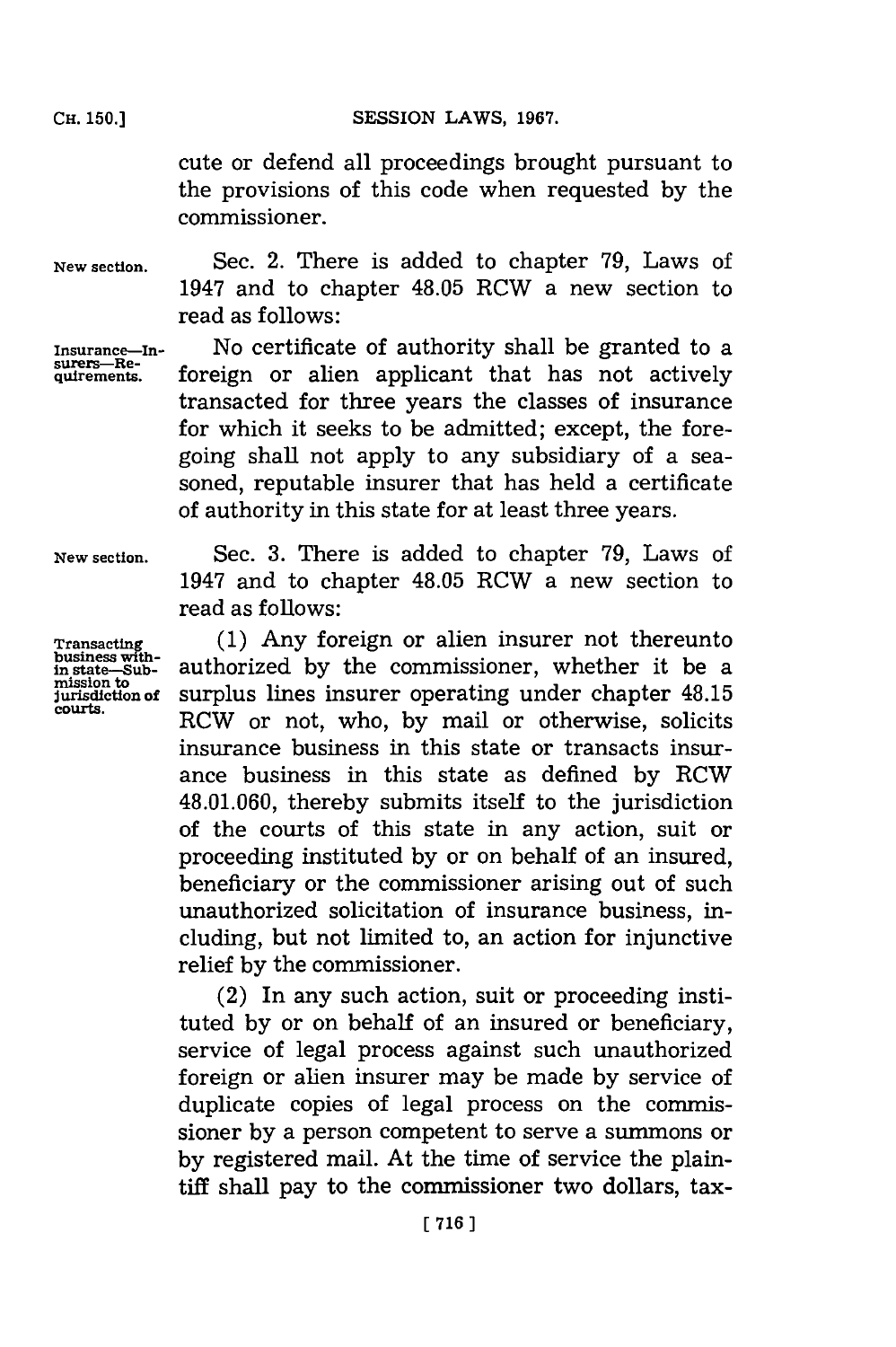**[CH. 150.**

able as costs in the action. The commissioner shall forthwith mail one of the copies of the process, **by** registered mail with return receipt requested, to the defendant at its last known principal place of business. The defendant insurer shall have forty days from the date of the service on the commissioner within which to plead, answer or otherwise defend the action.

**(3)** In any such action, suit or proceeding **by** the commissioner, service of legal process against such unauthorized foreign or alien insurer may be made **by** personal service of legal process upon any officer of such insurer at its last known principal place of business outside the state of Washington. The summons upon such unauthorized foreign or alien insurer shall contain the same requisites and be served in like manner as personal summons within the state of Washington; except, the insurer shall have forty days from the date of such personal service within which to plead, answer or otherwise defend the action.

Sec. 4. Section 05.14, chapter 79, Laws of 1947 RCW 48.05.140 and RCW 48.05.140 are each amended to read as **follows:**

The commissioner may refuse, suspend, or re- **Certificate of** voke an insurer's certificate of authority, in addition **Discretionary**<br>refusal, revoto other grounds therefor in this code, if the in-<br>suspension-<br>Grounds. surer: **Grounds.** 

**(1)** Fails to comply with any provision of this code other than those for violation of which refusal, suspension, or revocation is mandatory, or fails to comply with any proper order of the commissioner.

(2) Is found **by** the commissioner to be in such condition that its further transaction of insurance in this state would be hazardous to policyholders and the people in this state.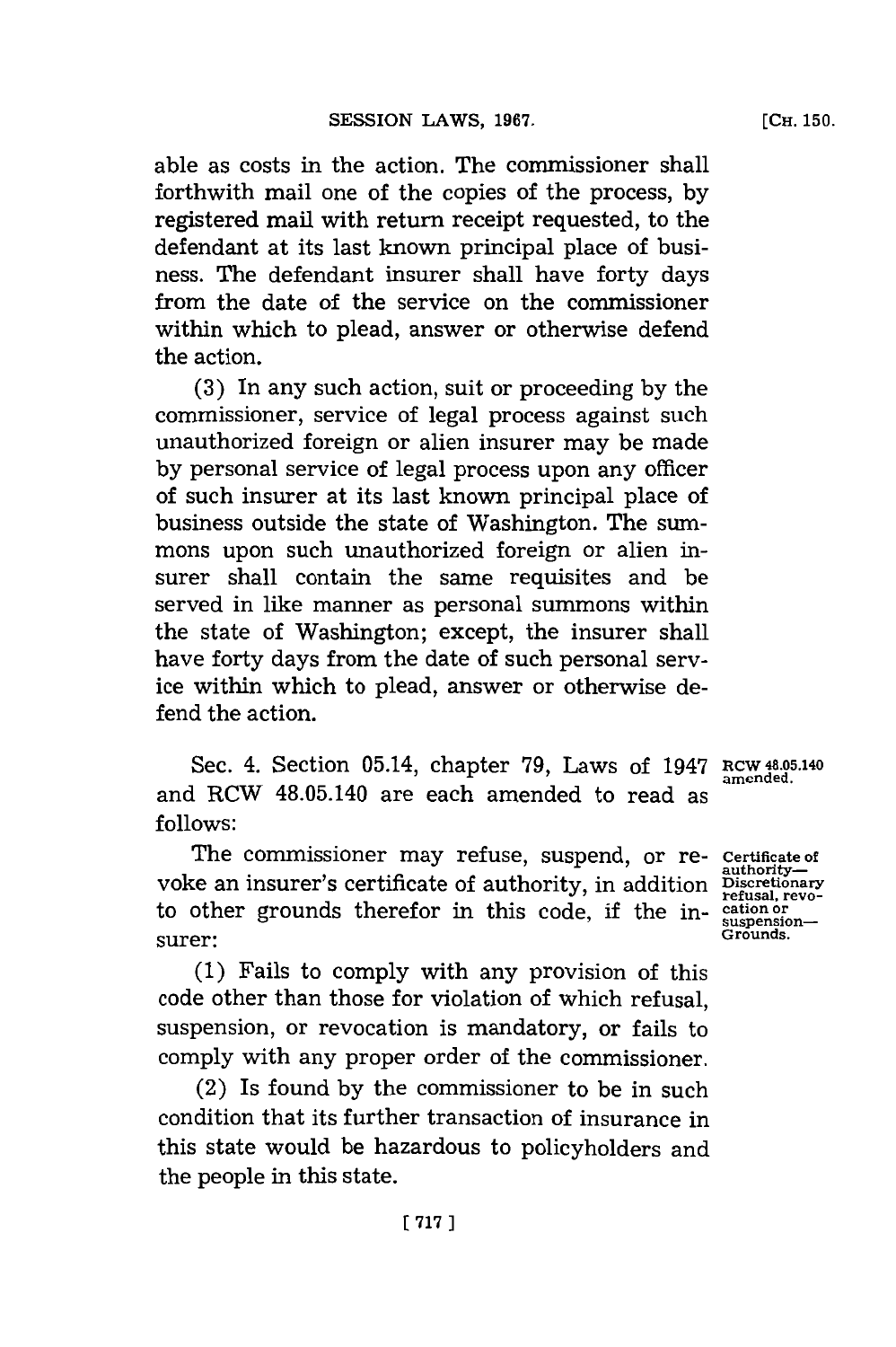### SESSION LAWS, 1967.

**CH. 150.]**

Certificate of (3) Refuses to remove or discharge a director of authority-<br>authority-<br>Discretionary officer who has been convicted of any crime involved Discretionary officer who has been convicted of any crime involv-<br>refusal, revo-<br>cation or  $\frac{\text{cation or}}{\text{supansion}}$  ing fraud, dishonesty, or like moral turpitude.

(4) Usually compels claimants under policies either to accept less than the amount due them or to bring suit against it to secure full payment of the amount due.

**(5)** Is affiliated with and under the same general management, or interlocking directorate, or ownership as another insurer which transacts insurance in this state without having a certificate of authority therefor, except as is permitted by this code.

**(6)** Refuses to be examined, or if its directors, officers, employees or representatives refuse to submit to examination or to produce its accounts, records, and files for examination **by** the commissioner when required, or refuse to perform any legal obligation relative to the examination.

**(7)** Fails to pay any final judgment rendered against it in this state upon any policy, bond, recognizance, or undertaking issued or guaranteed **by** it, within thirty days after the judgment became final or within thirty days after time for taking an appeal has expired, or within thirty days after dismissal of an appeal before final determination, whichever date is the later.

**(8)** Is found **by** the commissioner, after investigation or upon receipt of reliable information, to be managed **by** persons, whether **by** its directors, officers, or **by** any other means, who are incompetent or untrustworthy or so lacking in insurance company managerial experience as to make a proposed operation hazardous to the insurance-buying public; or that there is good reason to believe it is affiliated directly or indirectly through ownership, control, reinsurance or other insurance or business relations, with any person or persons whose business operations are or have been marked, to the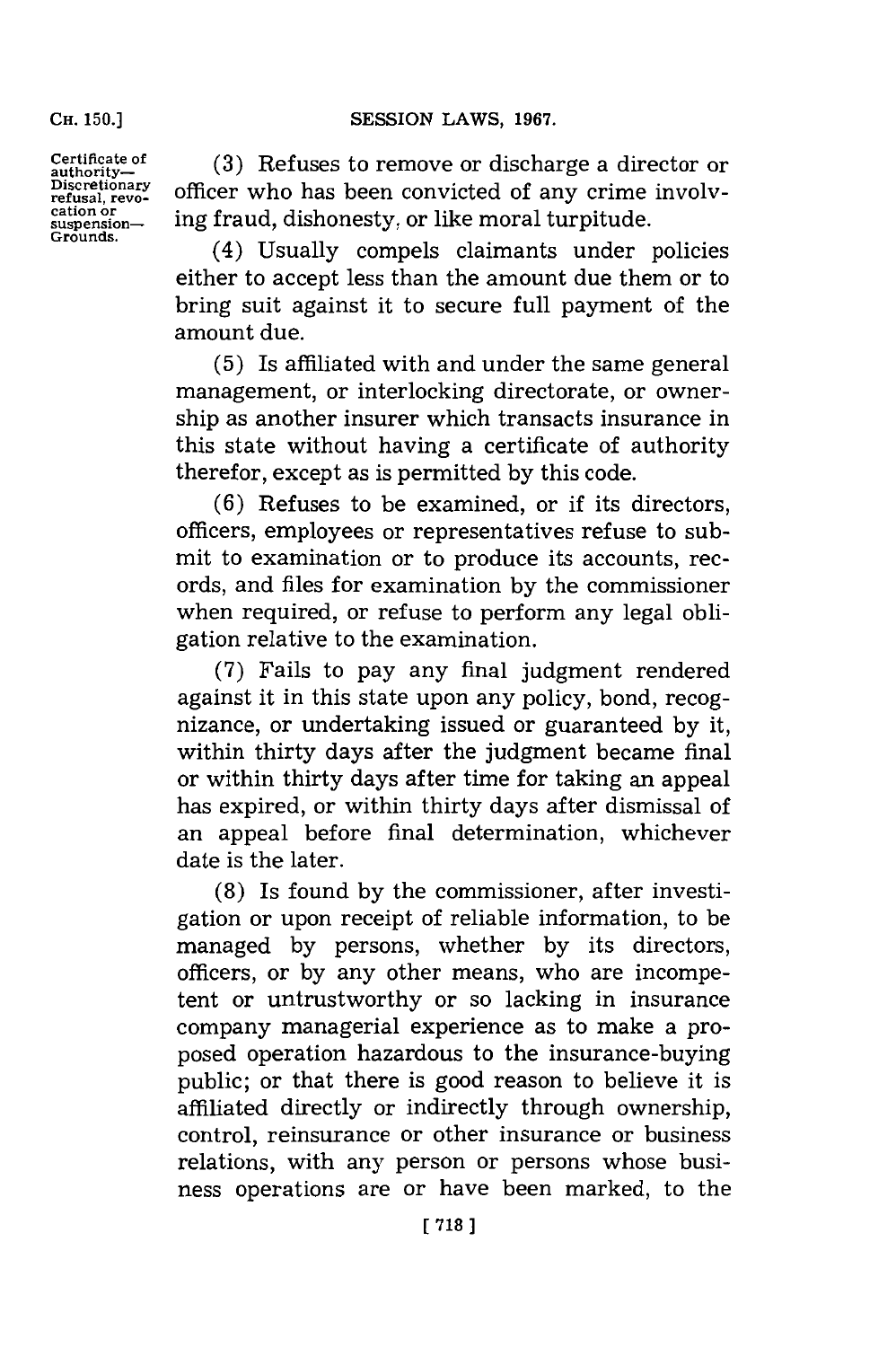detriment of policyholders or stockholders or investors or creditors or of the public, **by** bad faith or **by** manipulation of assets, or of accounts, or of reinsurance.

Sec. **5.** Section **7,** chapter **195,** Laws of **1963** and **RCW 48.05.340** RCW 48.05.340 are each amended to read as follows:

**(1)** Subject to RCW **48.05.350** and **48.05.360** to **Insurers~** qualify for authority to transact any one kind of surplus requirements. insurance as defined in chapter 48.11 RCW or combination of kinds of insurance as shown below, a foreign or alien insurer, whether stock, mutual, or a reciprocal, or a domestic stock insurer hereafter formed shall possess and thereafter maintain unimpaired paid-in capital stock, if a stock insurer, or unimpaired basic surplus if a foreign mutual insurer or foreign reciprocal insurer, and shall possess when first so authorized additional funds in surplus as **follows:**

|                                      | Paid-in capital |            |
|--------------------------------------|-----------------|------------|
|                                      | stock or        |            |
|                                      | basic           | Additional |
| Kind or kinds of insurance           | surplus         | surplus    |
| Life \$400,000                       |                 | \$400,000  |
| Disability  400,000                  |                 | 400,000    |
| Life and disability                  | 500,000         | 500,000    |
| $Property \dots \dots \dots \dots$   | 400,000         | 400,000    |
| Marine & transportation              | 450,000         | 450,000    |
| General casualty  500,000            |                 | 500,000    |
| Vehicle  400,000                     |                 | 400,000    |
| Surety  500,000                      |                 | 500,000    |
| Any two of the following             |                 |            |
| kinds of insurance: Prop-            |                 |            |
| erty, marine & transporta-           |                 |            |
| tion, general casualty,              |                 |            |
| vehicle, surety, disability. 550,000 |                 | 550,000    |
| Multiple lines (all insur-           |                 |            |
| ances except life and title          |                 |            |
| $insurance)$ 650,000                 |                 | 650,000    |
| [719]                                |                 |            |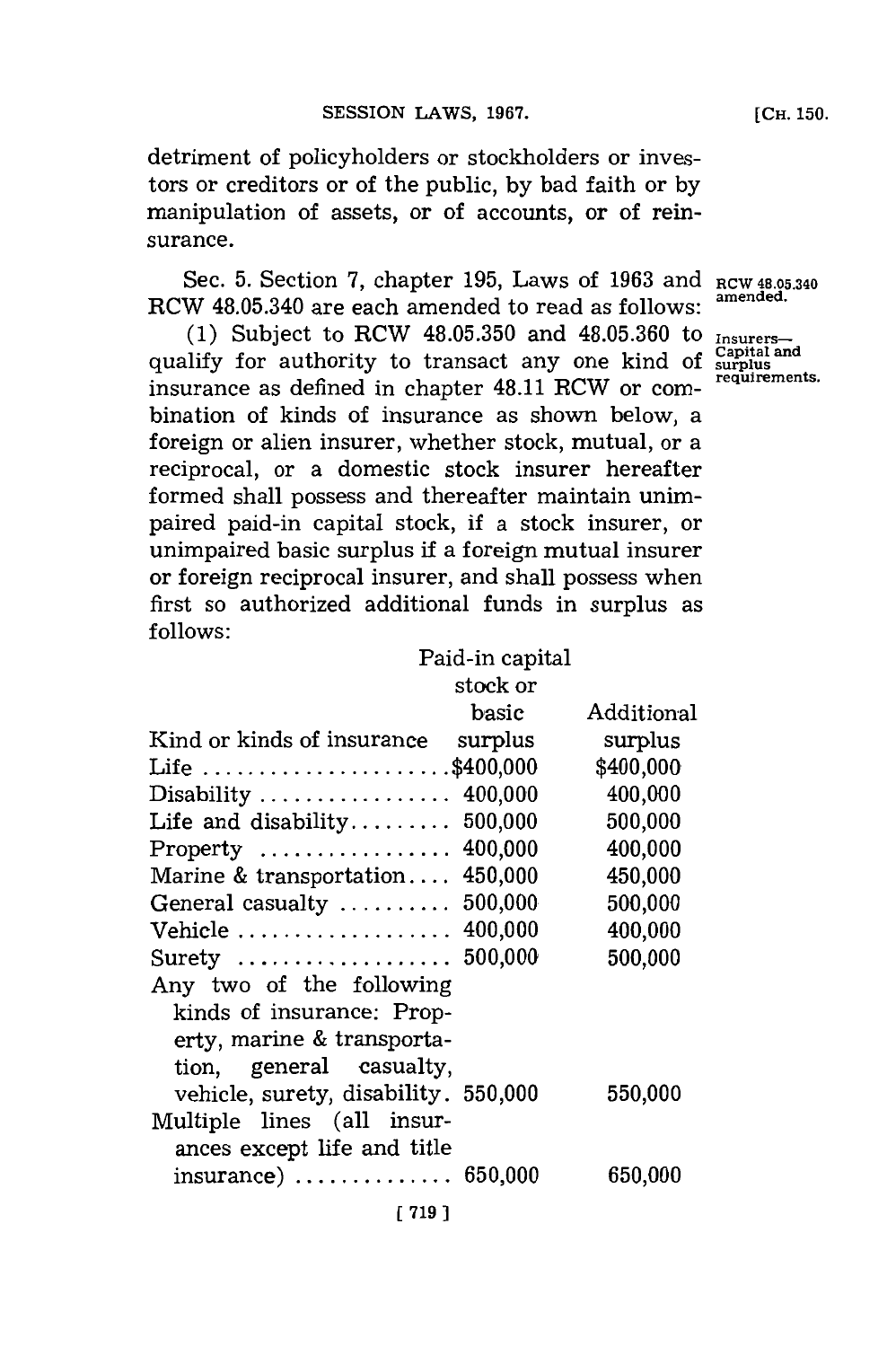Insurers-capital and Title (in accordance with the surplus<br>requirements. provisions of chapter 48.29 RCW)

> (2) Capital and surplus requirements are based upon all the kinds of insurance transacted **by** the insurer wherever it may operate or propose to operate, whether or not only a portion of such kinds are to be transacted in this state.

> **(3)** An insurer holding a certificate of authority to transact insurance in this state immediately prior to the effective date of this act may continue to be authorized to transact the same kinds of insurance as long as it is otherwise qualified for such authority and thereafter maintains unimpaired the amount of paid-in capital stock, **if** a stock insurer, or basic surplus, if a mutual or reciprocal insurer, and special surplus as required of it under laws in force immediately prior to such effective date; and any proposed domestic insurer which is in process of formation or financing under a solicitation permit which is outstanding immediately prior to the effective date of this act shall, if otherwise qualified therefor, be authorized to transact any kind or kinds of insurance upon the basis of the capital and surplus requirements of such an insurer under the laws in force immediately prior to such effective date.

> (4) As to surplus required for qualification to transact one or more kinds of insurance and thereafter to be maintained, domestic mutual insurers are governed **by** chapter 48.09 RCW, and reciprocal insurers are governed **by** chapter 48.10 RCW.

**RCW 48.06.040** Sec. **6.** Section 06.04, chapter **79,** Laws of 1947 and RCW 48.06.040 are each amended to read as **follows:**

> To apply for a solicitation permit the person shall:

> **(1)** File with the commissioner a request therefor showing,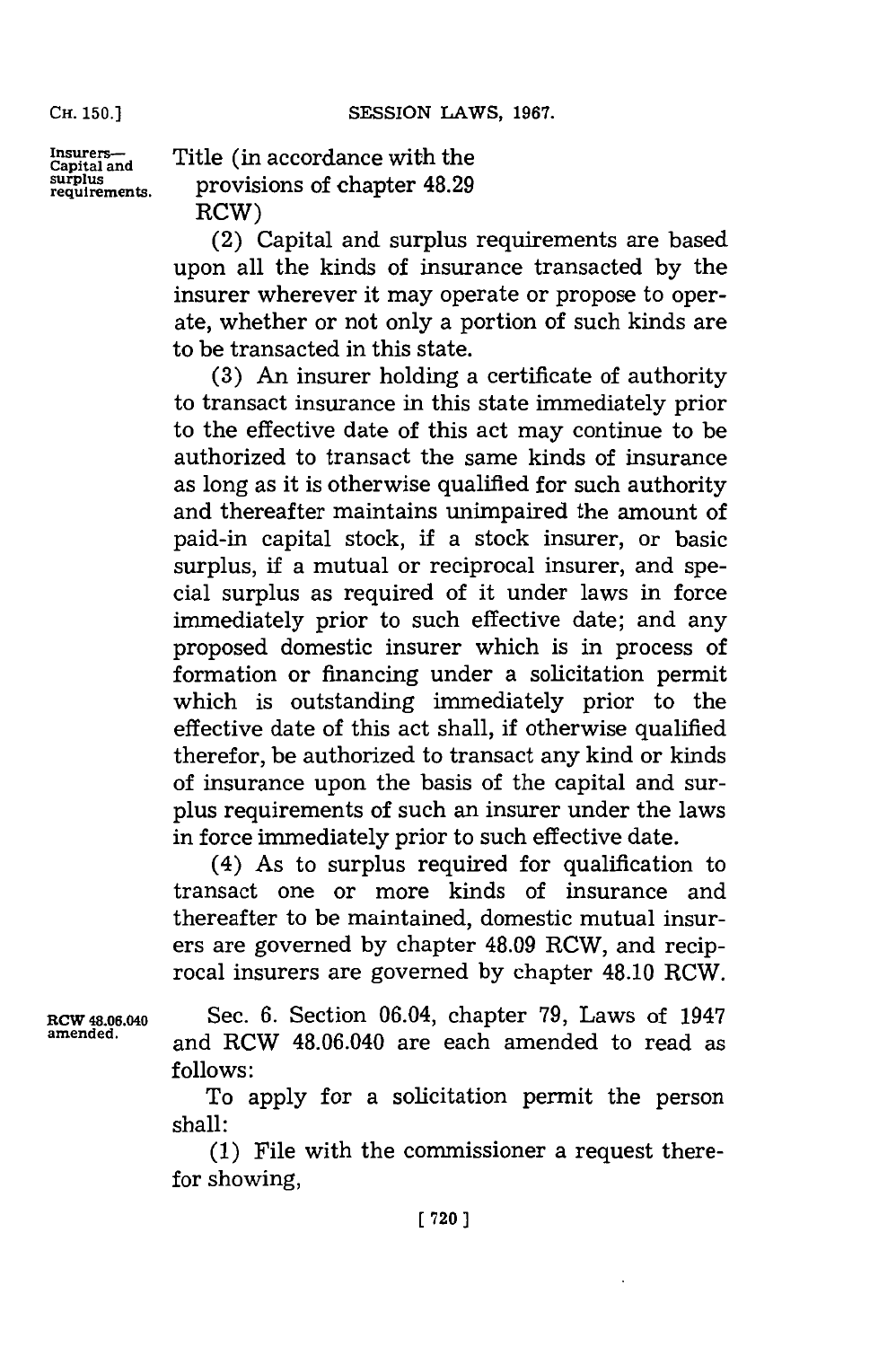(a) name, type, and purpose of insurer, corpora-  $\frac{\text{Domestic}}{\text{Application for}}$  or syndicate proposed to be formed; tion or syndicate proposed to be formed; **Applicate** solicitation or syndicate proposed to be formed;

(b) names, addresses, fingerprints, and business records of each person associated or to be associated in the formation of the proposed insurer, corporation, or syndicate;

(c) full disclosure of the terms of all understandings and agreements existing or proposed among persons so associated relative to the proposed insurer, corporation, or syndicate, or the formation thereof;

**(d)** the plan according to which solicitations are to be made;

(e) such additional information as the commissioner may reasonably require.

(2) File with the commissioner,

(a) original and copies in triplicate of proposed articles of incorporation, or syndicate agreement; or, if the proposed insurer is a reciprocal, original and duplicate of the proposed subscribers' agreement and attorney in fact agreement;

**(b)** original and duplicate copy of any proposed bylaws;

(c) copy of any security proposed to be issued and copy of application or subscription agreement therefor;

**(d)** copy of any insurance contract proposed to be offered and copy of application therefor;

(e) copy of any prospectus, advertising, or literature proposed to be used;

**(f)** copy of proposed form of any escrow agreement required.

**(3)** Deposit with the commissioner the fees required **by** law to be paid for the application, for filing of the articles of incorporation of an insurer, for filing the subscribers' agreement and attorney in fact agreement **if** the proposed insurer is a reciprocal, for the solicitation permit, if granted, and for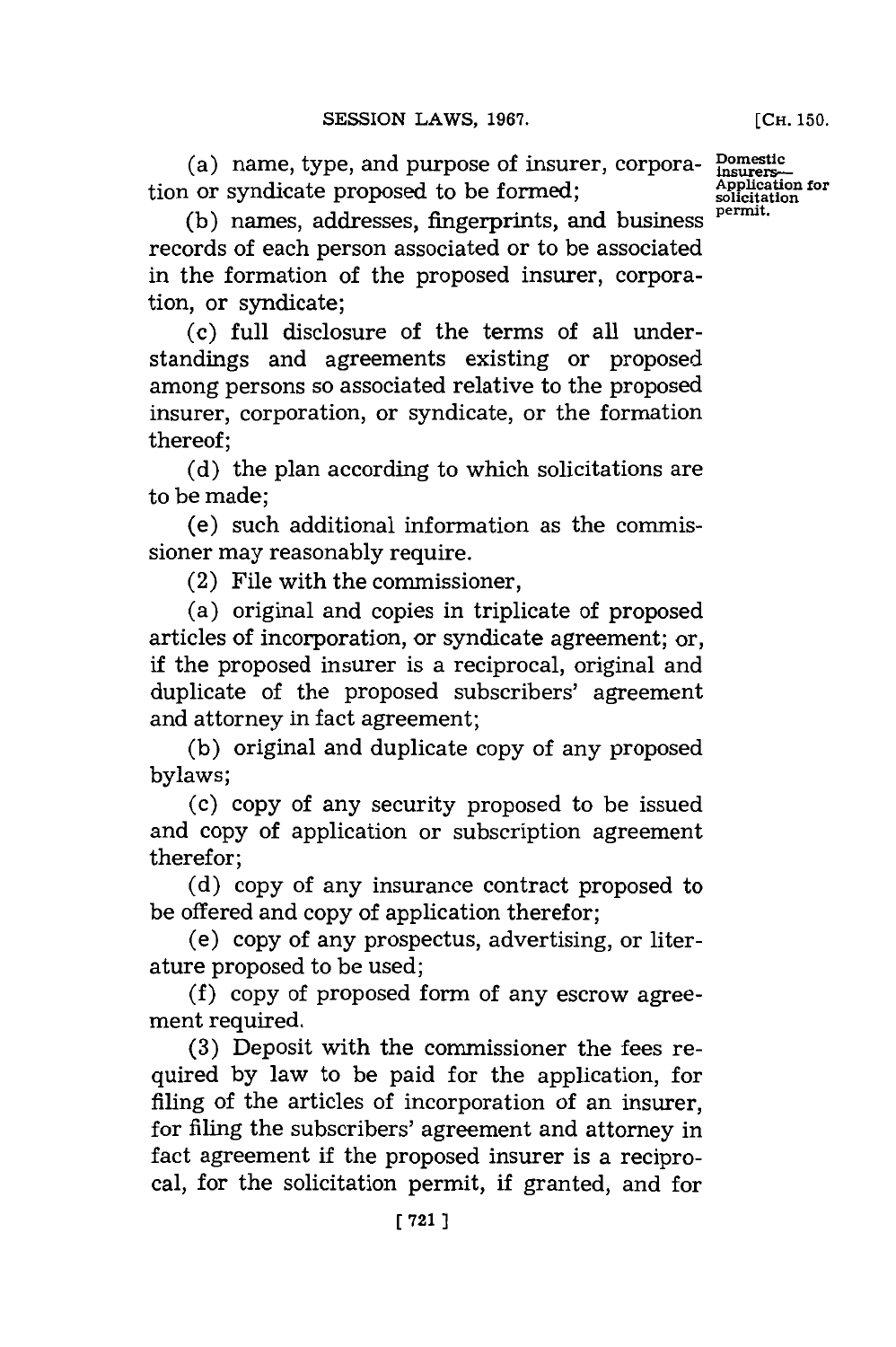filing articles of incorporation with the secretary of state.

**RCW 48.06.050** Sec. **7.** Section **06.05,** chapter **79,** Laws of 1947 and RCW 48.06.050 are each amended to read as **follows:**

permit—Pro-<br>cedure upon<br>application.

**Insurers~** The commissioner shall expeditiously examine the application for a solicitation permit and make any investigation relative thereto deemed necessary. If the commissioner finds that

**(1)** the application is complete; and

(2) the documents therewith filed are equitable in terms and proper in form; and

**(3)** the management of the company, whether **by** its directors, officers, or **by** any other means is competent and trustworthy and not so lacking in managerial experience as to make a proposed operation hazardous to the insurance-buying public; and that there is no reason to believe the company is affiliated, directly or indirectly, through ownership, control, reinsurance, or other insurance or business relations, with any other person or persons whose business operations are or have been marked, to the detriment of the policyholders or stockholders or investors or creditors or of the public, **by** bad faith or **by** manipulation of assets, or of accounts, or of reinsurance; and

(4) the agreements made or proposed are equitable to present and future shareholders, subscribers, members or policyholders, he shall give notice to the applicant that he will issue a solicitation permit, stating the terms to be contained therein, upon the filing of the bond required **by** RCW 48.06.110 of this code.

If the commissioner does not so find, he shall give notice to the applicant that the permit will not be granted, stating the grounds therefor, and shall refund to the applicant all sums so deposited except the application fee.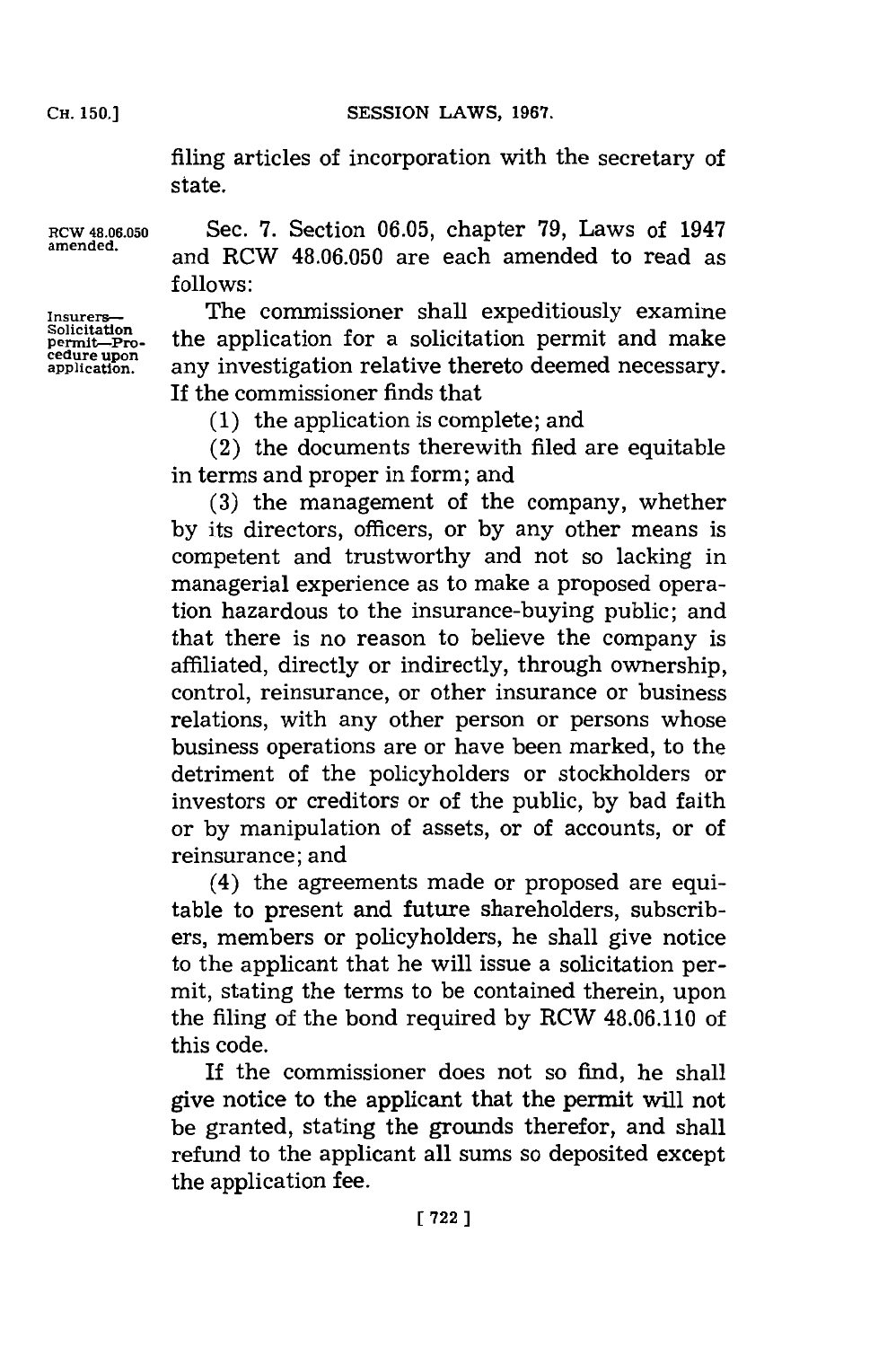Sec. 8. Section 11.08, chapter 79, Laws of 1947 RCW 48.11.080 and RCW **48.11.080** are each amended to read as **follows:**

"Surety insurance"~ includes: **Insuring**

**(1)** Credit insurance as defined in subdivision **"Surety insur- (9)** of RCW **48.11.070.**

(2) Bail bond insurance.

**(3)** Fidelity insurance, which is insurance guaranteeing the fidelity of persons holding positions of public or private trust.

(4) Guaranteeing the performance of contracts, other than insurance policies, and guaranteeing and executing bonds, undertakings, and contracts of suretyship.

**(5)** Indemnifying banks, bankers, brokers, financial or moneyed corporations or associations against loss resulting from any cause of bills of exchange, notes, bonds, securities, evidence of debts, deeds, mortgages, warehouse receipts, or other valuable papers, documents, money, precious metals and articles made therefrom, jewelry, watches, necklaces, bracelets, gems, precious and semiprecious stones, including any loss while the same are being transported in armored motor vehicles, or **by** messenger, but not including any other risks of transportation or navigation; also against loss or damage to such an insured's premises, or to his furnishings, fixtures, equipment, safes and vaults therein, caused **by** burglary, robbery, theft, vandalism or malicious mischief, or any attempt thereat.

Sec. **9.** Section **11.09,** chapter **79,** Laws of 1947 **Repeal.** and RCW 48.11.090 are each repealed.

Sec. 10. There is added to chapter 79, Laws of **New section**. 1947 and to chapter 48.13 RCW a new section to read as follows:

**A** mortgage loan or investment therein upon a one-family dwelling property shall be amortized **[CH. 150.**

powers—<br>"Surety insur-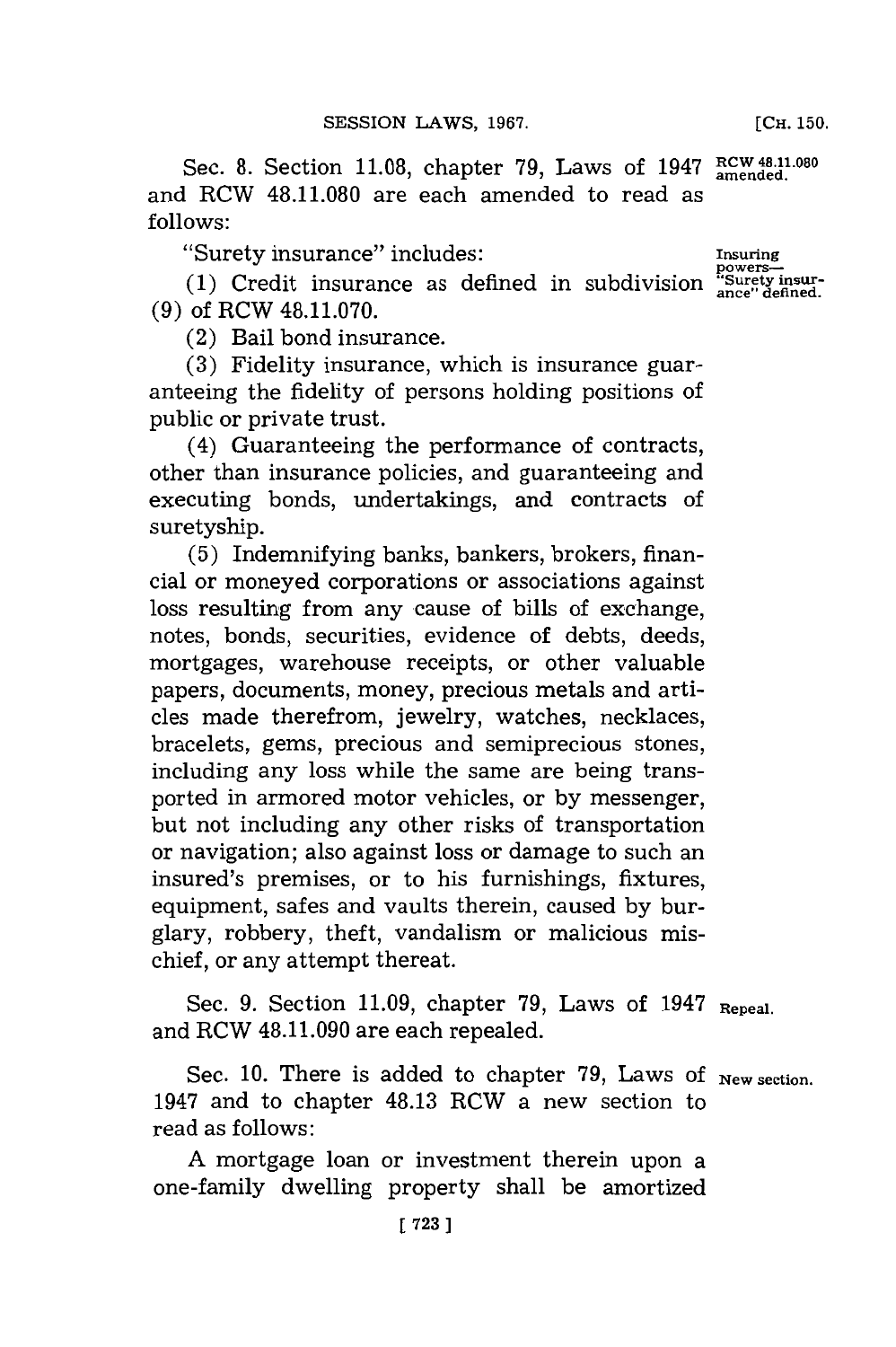**Insuraes.** within not more than thirty years **by** payments of Insurance<br> **Investments**<br> *Mortgage loan* installments thereon at regular intervals not less<br> *Mortgage loan*<br> **Investment**<br> **Mortgage fam-**<br> **CONFIGUATE:** Mortgage loan Installments thereon at regular intervals not less<br>on single fam-<br>ily dwelling. **frequent than every three months**; except that the initial amortization period of the mortgage or investment, when added to the age of the dwelling at the time of the making of the mortgage loan or investment, shall in no event exceed forty-five years.

**RCW 48.13.120** Sec. **11.** Section **13.12,** chapter **'79,** Laws of 1947, amened. as last amended **by** section **1,** chapter **303,** Laws of **1955,** and RCW 48.13.120 are each amended to read as follows:

**Mortgage loan (1)** No mortgage loan or investment therein **property value,** Upon any one parcel of real property shall exceed in amount at the time of acquisition:

> (a) Seventy-five percent of the fair value of the property if the property is a dwelling house primarily intended for occupancy **by** one family; or

> **(b)** sixty-six and two-thirds percent of the fair value of the property in all other cases.

> (2) The extent to which a mortgage loan made under subdivision **(3)** or (4) of RCW 48.13.110 is guaranteed or insured **by** the Federal Housing **Ad**ministration or guaranteed **by** the Administrator of Veterans' Affairs may be deducted before application of the limitations contained in subsection **(1)** of this section.

RCW 48.14.010 Sec. 12. Section 14.01, chapter **79,** Laws of 1947, as last amended by section 4, chapter 303, Laws of **1955,** and RCW 48.14.010 are each amended to read as follows:

- Insurance- (1) The commissioner shall collect in advance Fees and taxes. **Fee schedule,** the following fees:
	- (a) For filing charter documents:
	- (i) Original charter documents, bylaws or record of organization of insurers,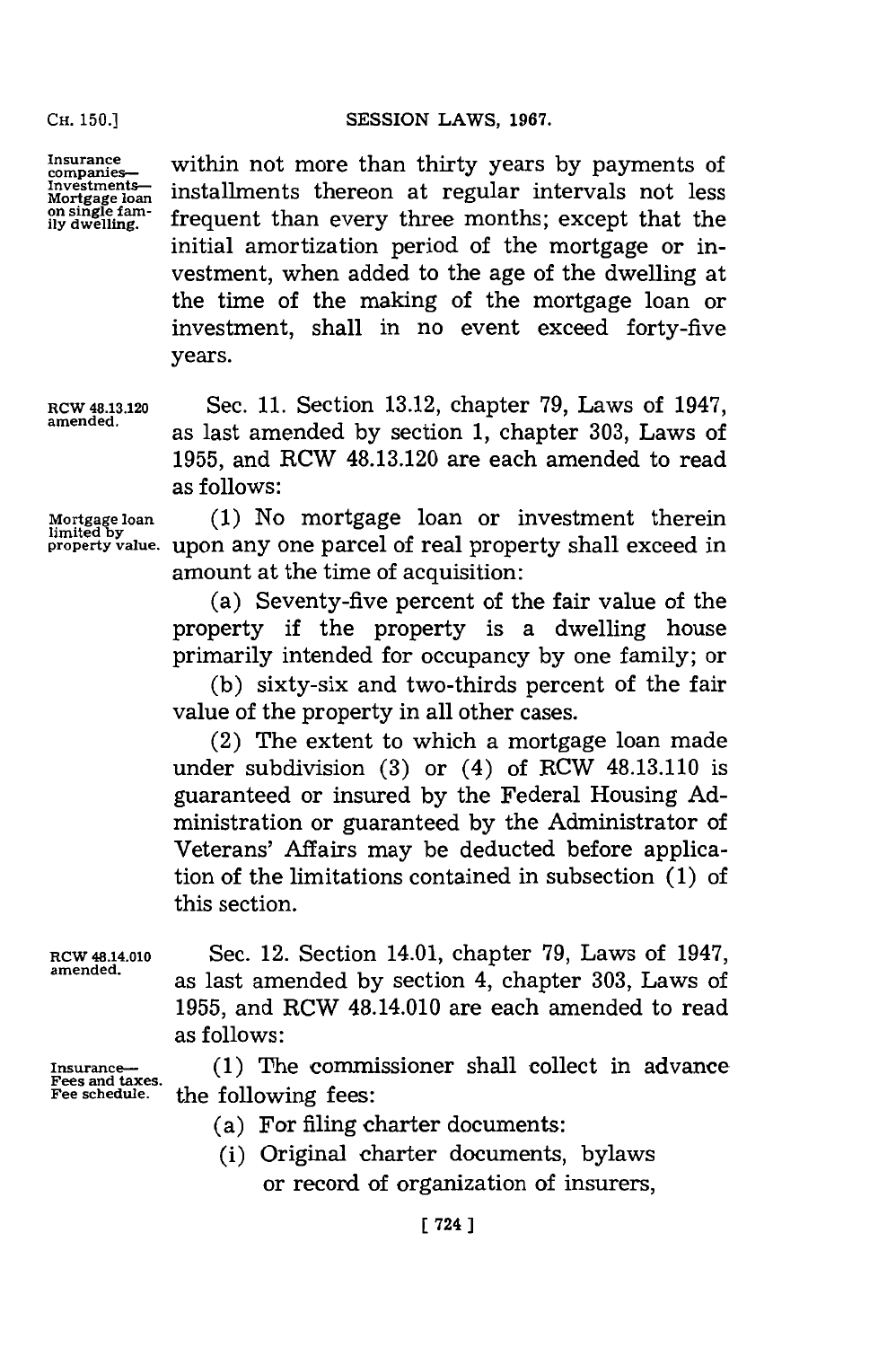|       | or certified copies thereof, required to                                                          |         |
|-------|---------------------------------------------------------------------------------------------------|---------|
|       | be filed \$25.00                                                                                  |         |
|       | (ii) Amended charter documents, or cer-                                                           |         |
|       | tified copy thereof, other than amend-                                                            |         |
|       | ments of bylaws\$10.00                                                                            |         |
| (iii) | No additional charge or fee shall be                                                              |         |
|       | required for filing any of such docu-                                                             |         |
|       | ments in the office of secretary of                                                               |         |
|       | state.                                                                                            |         |
|       | (b) Certificate of authority:                                                                     |         |
|       | (i) Issuance $\dots\dots\dots\dots\dots\dots\dots\dots\dots\dots$                                 | \$20.00 |
|       | $(ii)$ Renewal                                                                                    | \$20.00 |
|       | (c) Annual statement of insurer, filing                                                           | \$20.00 |
|       | (d) Organization or financing of domestic                                                         |         |
|       | insurers and affiliated corporations:                                                             |         |
| (i)   | Application for solicitation permit, fil-                                                         |         |
|       | $ing \ldots \ldots \ldots \ldots \ldots \ldots \ldots \ldots \ldots$                              | \$15.00 |
|       | (ii) Issuance of solicitation permit $$10.00$                                                     |         |
|       | (e) Agents' licenses:                                                                             |         |
|       | (i) Agent's license for life, or disability                                                       |         |
|       | insurance, only, or both for same in-                                                             |         |
|       | surer, each year $\dots\dots\dots\dots\dots\dots$<br>(ii) Agent's license for other kind or kinds | \$2.00  |
|       | of insurance, three-year period                                                                   | \$10.00 |
|       | Filing of appointment of each such                                                                |         |
|       | $agent$                                                                                           | \$5.00  |
|       | (iii) Limited license issued pursuant to                                                          |         |
|       | RCW 48.17.190, each year\$ 2.00                                                                   |         |
|       | (iv) Temporary license as agent $$2.00$                                                           |         |
|       | (f) Brokers' licenses:                                                                            |         |
| (i)   | Resident or nonresident broker, cas-                                                              |         |
|       | ualty-property or life and disability,                                                            |         |
|       | each year \$25.00                                                                                 |         |
|       | (ii) All lines broker's license $$50.00$                                                          |         |
|       | (iii) Surplus line broker, twelve-month                                                           |         |
|       |                                                                                                   |         |
|       | (iv) Temporary license as broker \$25.00                                                          |         |
| (g)   | Solicitors' license, each year\$2.00                                                              |         |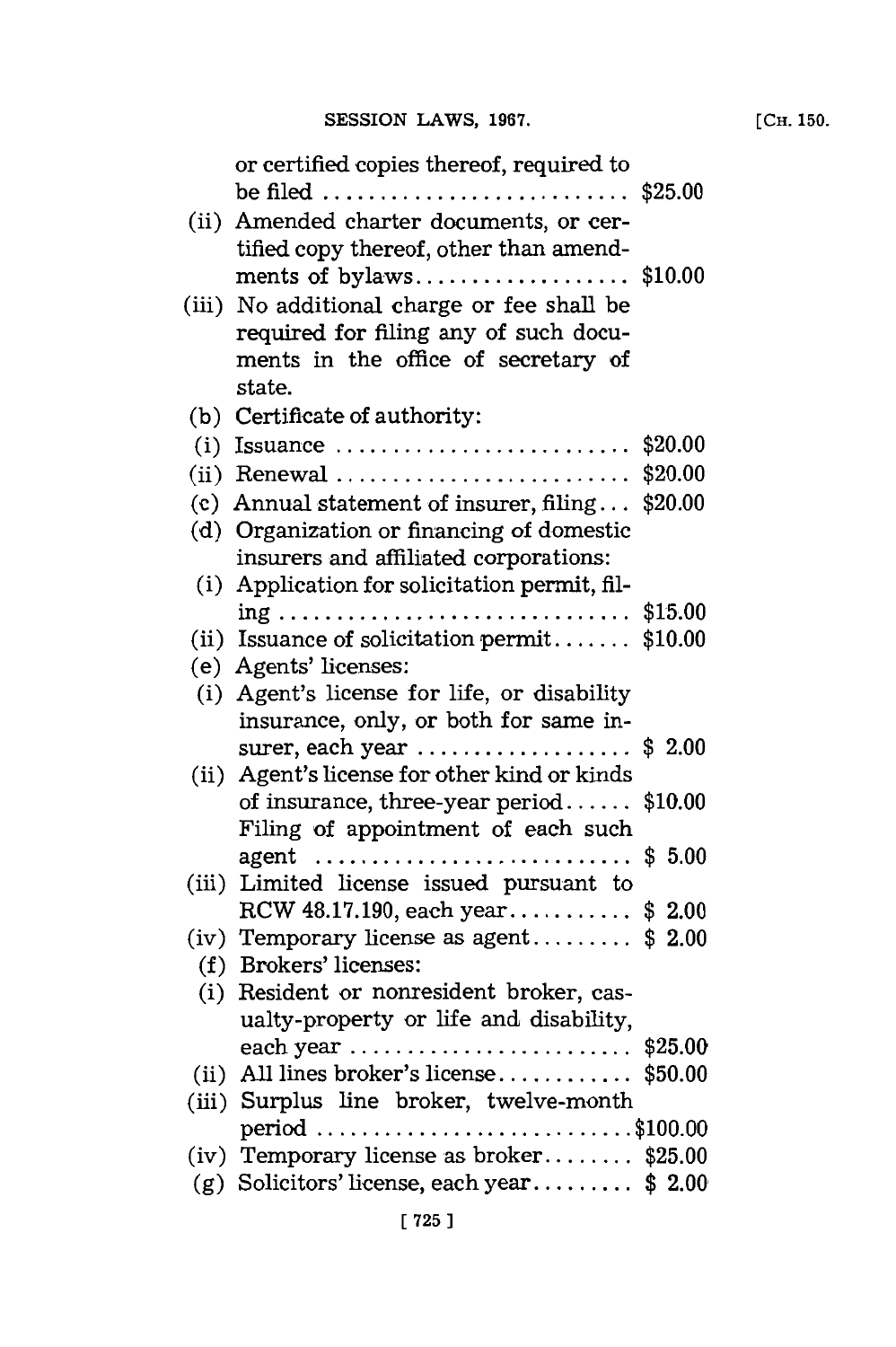SESSION LAWS, 1967.

**Insurance-Fees and taxes. Fee schedule.**

| (h) Adjusters' licenses:                           |  |
|----------------------------------------------------|--|
| (i) Independent adjuster, each year $$10.00$       |  |
| (ii) Public adjuster, each year \$10.00            |  |
| (i) Resident general agent's license, each         |  |
| year \$ 5.00                                       |  |
| (i) Examination for license, each exam-            |  |
| ination:                                           |  |
| (i) Resident or nonresident broker's li-           |  |
|                                                    |  |
| (ii) All other examinations\$ 5.00                 |  |
| (k) Miscellaneous services:                        |  |
| (i) Filing other documents \$ 2.00                 |  |
| (ii) Commissioner's certificate under seal \$ 2.00 |  |
| (iii) Copy of documents filed in the com-          |  |
| missioner's office, reasonable charge              |  |
| therefor as determined by the com-                 |  |
| missioner.                                         |  |

(2) **All** fees so collected shall be remitted **by** the commissioner to the state treasurer not later than the first business day following, and shall be placed to the credit of the general fund.

**ers, solicitors**

**New section.**

**Insurance advisory ex- amining board.**

**New section.** Sec. **13.** There is added to chapter **79,** Laws of 1947 and to chapter **48.17** RCW a new section to read as follows:

> Every insurance agent, broker, adjuster, or other person licensed under this chapter shall promptly reply in writing to an inquiry of the commissioner relative to the business of insurance.

> Sec. 14. There is added to chapter **79,** Laws of 1947 and to chapter **48.17** RCW a new section to read as follows:

> **(1)** There is hereby created an insurance advisory examining board, hereafter referred to as the examining board or the board.

> (2) The examining board shall consist of seven members, the commissioner who shall serve ex officio as a member and shall act as chairman, and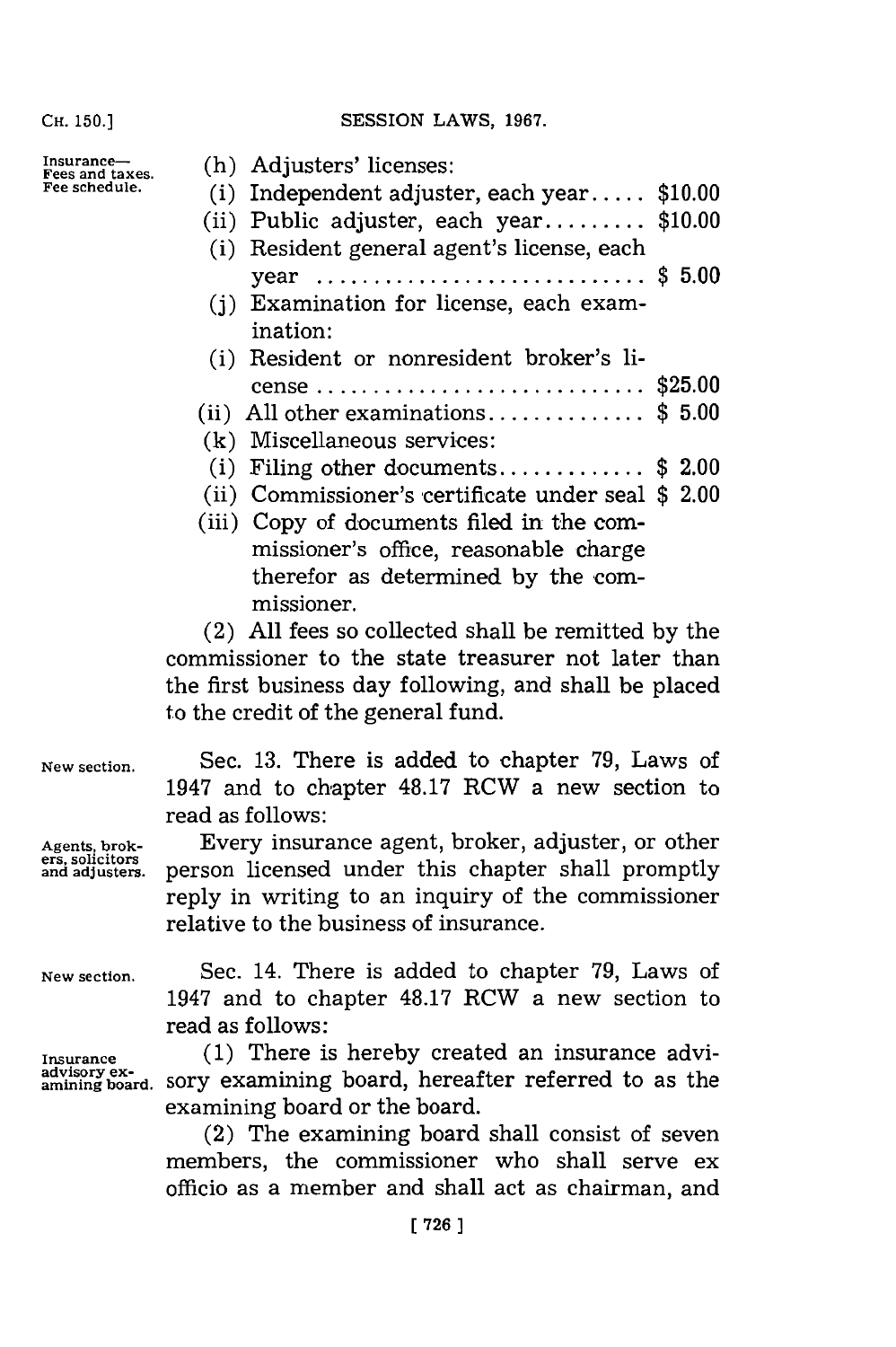six members appointed **by** the commissioner. **Ap**pointments shall be made within thirty days after the effective date of this act.

**(3)** The insurance commissioner as chairman shall keep a record of all proceedings of the board, send out notices of meetings of the board, draft rules and regulations of the board, and perform such other duties as may be required.

(4) The members of the board appointed **by** the commissioner shall have been licensed insurance agents or brokers of this state for at least five years prior to their appointments, three of whom shall have been engaged in the life or disability fields and the remaining three in other insurance fields. Consistent with the representation on the board, it may function as two separate committees, at which meetings the commissioner shall also preside.

**(5)** The first terms for members of the examining board appointed **by** the commissioner shall be as follows: Two members for one year; two members for two years; two members for three years. Thereafter, the terms shall be for two years and until their successors are appointed and qualified.

**(6)** The examining board, or any committee of the board, shall meet at the call of the commissioner. **A** majority of the members of the board or of a committee shall constitute a quorum for the transaction of business **by** the board or a committee of the board.

**(7)** The board shall have the advisory power:

(a) To recommend general policy concerning the scope, contents, procedure and conduct of examinations to be given for respective licenses as agent, broker and solicitor.

**(b)** To recommend the questions comprising each particular such examination and from time to time to change such questions as the board deems advisable, and where examinations are composed **by**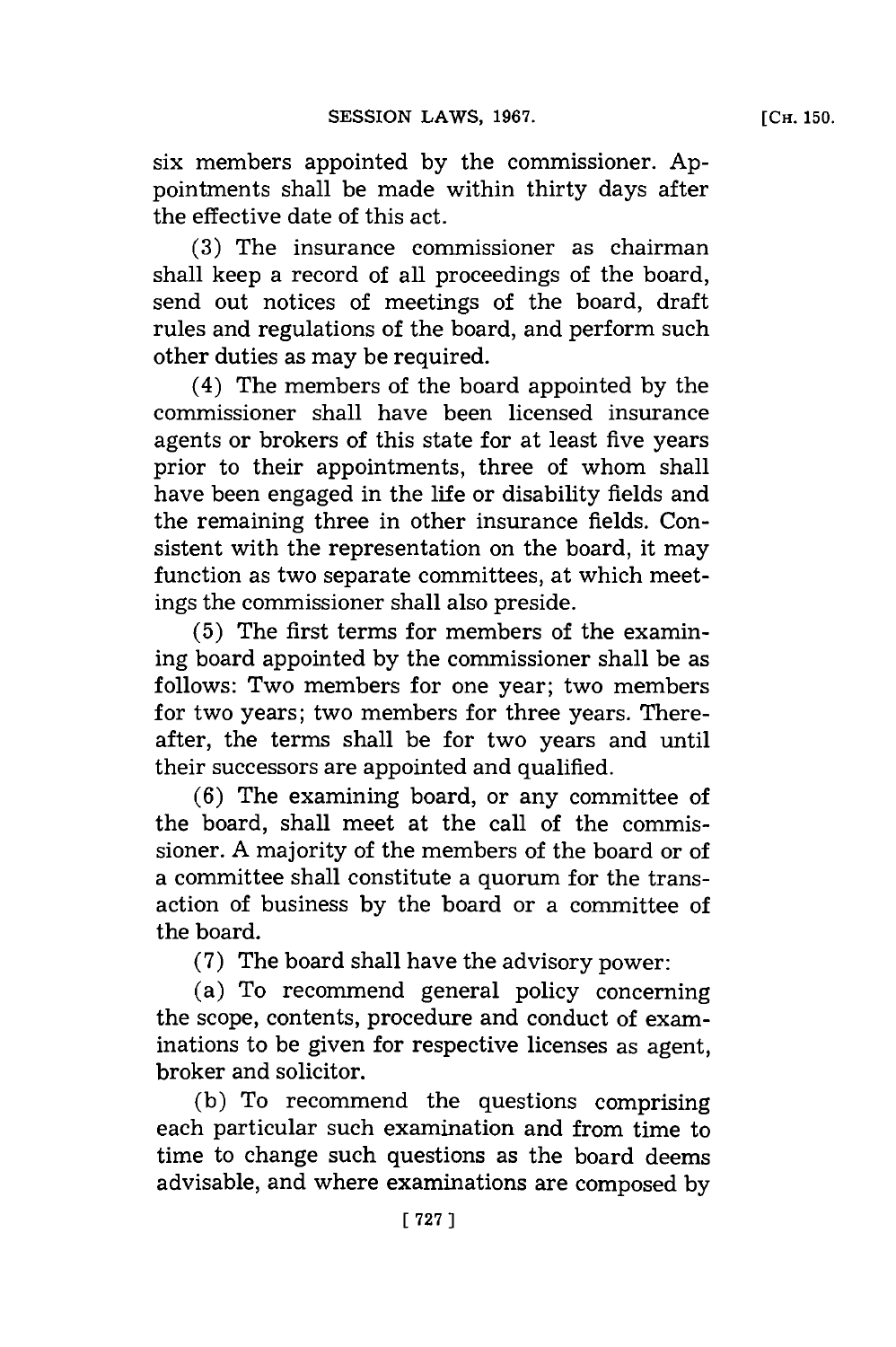-Insurance **the board results of these examinatior amining board,** evaluated **by** the board.

> (c) To review other state insurance examination papers and the grading thereof.

> **(d)** To recommend the scope and contents of material furnished agent, broker or solicitor examination applicants **by** the commissioner under RCW **48.17.120** for the purpose of preparing for any such examination.

> (e) To recommend rules and regulations for the procedure to be followed in the conduct of such examinations, including, but not limited to, application for examination, frequency and place of examinations, minimum waiting period before reexamination, monitoring, and the safeguarding of examination questions and papers. The board shall file copies of all such rules and regulations, and of all amendments or modifications thereof, with the commissioner and with the code reviser for public inspection and information.

> **(f)** To make such recommendations to the commissioner in regard to the administration of the examination requirement as the board from time to time deems appropriate.

> **(8)** Members may be removed **by** the commissioner for any cause which unreasonably interferes with the proper discharge of the responsibilities of the board or any member thereof. Any vacancy shall be filled **by** the commissioner within ninety days after it occurs **by** appointment for the remainder of the unexpired term.

> **(9)** Appointed members of the examining board shall receive compensation from the appropriation to the insurance commissioner at the rate of twenty-five dollars per day while discharging their duties as directed and approved **by** the commissioner, and shall be reimbursed for their necessary travel expenses incurred in the actual performance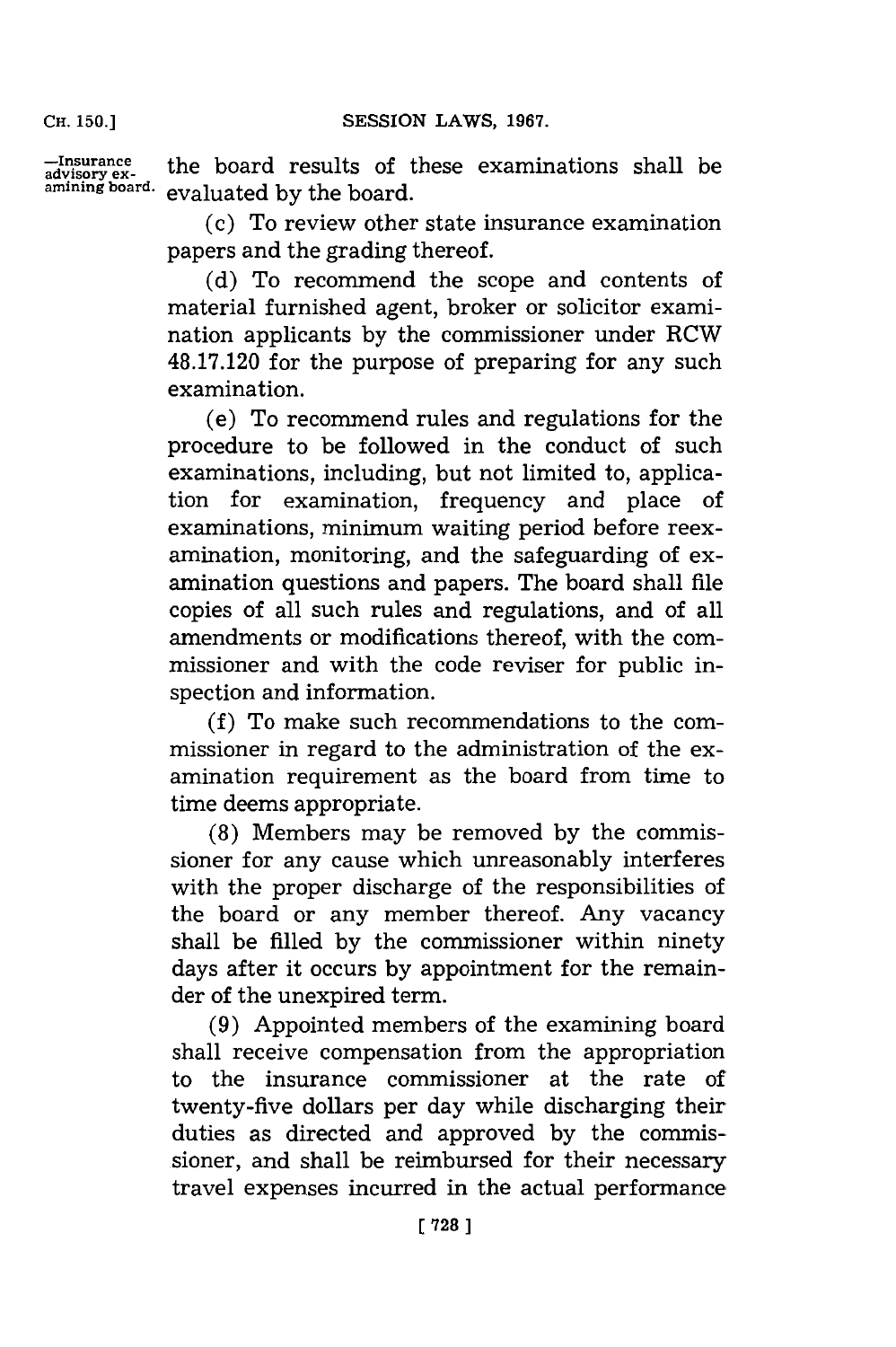of their duties at the rate provided **by** statute for state employees: *Provided, however,* That the powers and recommendations of the examining board shall be advisory only.

Sec. **15.** Section **17.09,** chapter **79,** Laws of 1947 **RCW4817.090** and RCW **48.17.090** are each amended to read as **follows:**

**(1)** Application for any such license shall be **Agents, brok**made to the commissioner upon forms as prescribed **and uste** and furnished **by** him. As a part of or in connection **for license.** with any such application the applicant shall furnish information concerning his identity, including his fingerprints, personal history, experience, business record, purposes, and other pertinent facts, as the commissioner may reasonably require.

(2) If the applicant is a firm or corporation, the application shall show, in addition, the names of all members and officers, and shall designate each individual who is to exercise the powers to be conferred **by** the license upon such firm or corporation. The commissioner shall require each such individual to furnish information to him as though for an individual license.

**(3)** Any person wilfully misrepresenting any fact required to be disclosed in any such application shall be liable to penalties as provided **by** this code.

Sec. **16.** Section **17.11,** chapter **79,** Laws of 1947, **Rcw 48.7.110** as last amended by section 19, chapter 70, Laws of **1965,** extraordinary session, and RCW **48.17.110** are each amended to read as follows:

**(1)** Each applicant for license as agent, broker, **Insurance** solicitor, or adjuster shall prior to the issuance of ers, solicitors<br>and adjusters any such license, personally take and pass to the **-Examination**<br>of applicants. satisfaction of the examining authority, an examination given as a test of his qualifications and competence, but this requirement shall not apply to: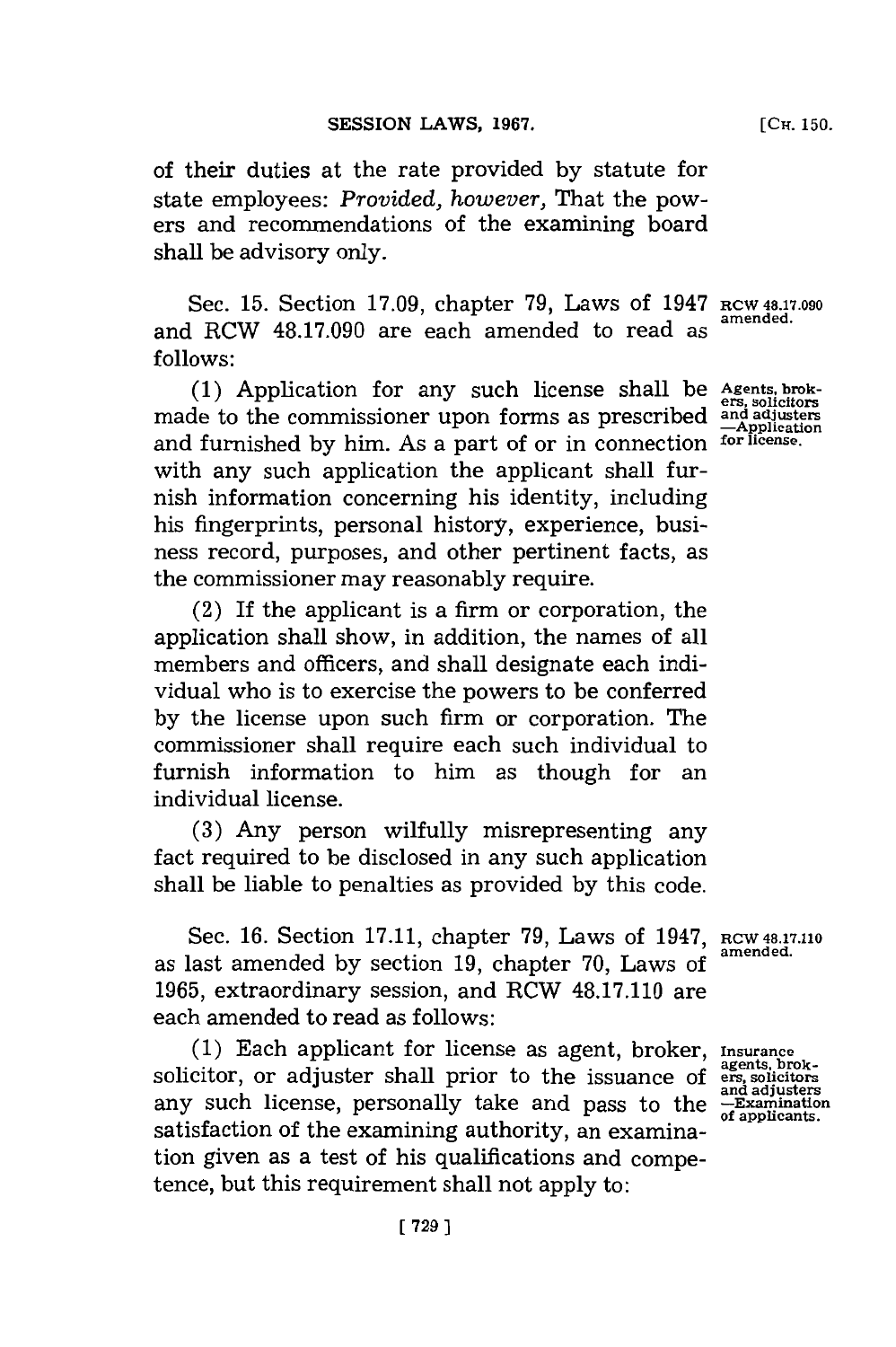**Insurance agents, brok- ers. solicitors and adjusters -Examination of applicants.**

(a) Applicants for limited licenses under RCW **48.17.190,** at the discretion of the commissioner.

**(b)** Applicants who within the five-year period next preceding date of application have been licensed in this state under a license requiring qualifications similar to qualifications required **by** the license applied for or who have successfully completed a course of study recognized as a mark of distinction **by** the insurance industry and who are deemed **by** the commissioner to be fully qualified and competent.

(c) Applicants for license as nonresident agent or as nonresident broker or as nonresident adjuster who are duly licensed in their state of residence and who are deemed **by** the commissioner to be fully qualified and competent for a similar license in this state.

(d) Applicants for an agent's or solicitor's license covering the same kinds of insurance as an agent's or solicitor's license then held **by** them.

(e) Applicants for an adjuster's license who for a period of one year next preceding the date of application have been a full time salaried employee of an insurer or of a general agent to adjust, investigate, or report claims arising under insurance contracts.

(2) Any person licensed as an insurance broker **by** this state prior to the effective date of this act, who is otherwise qualified to be a licensed insurance broker, shall be entitled to renew his broker's license **by** payment of the applicable fee for such of the broker's licenses authorized **by** RCW 48.17.240, as he shall elect, without taking any additional examination, except as provided in subsection **(3).**

**(3)** The commissioner may at any time require any licensed agent, broker, solicitor, or adjuster to take and successfully pass an examination testing his competence and qualifications as a condition to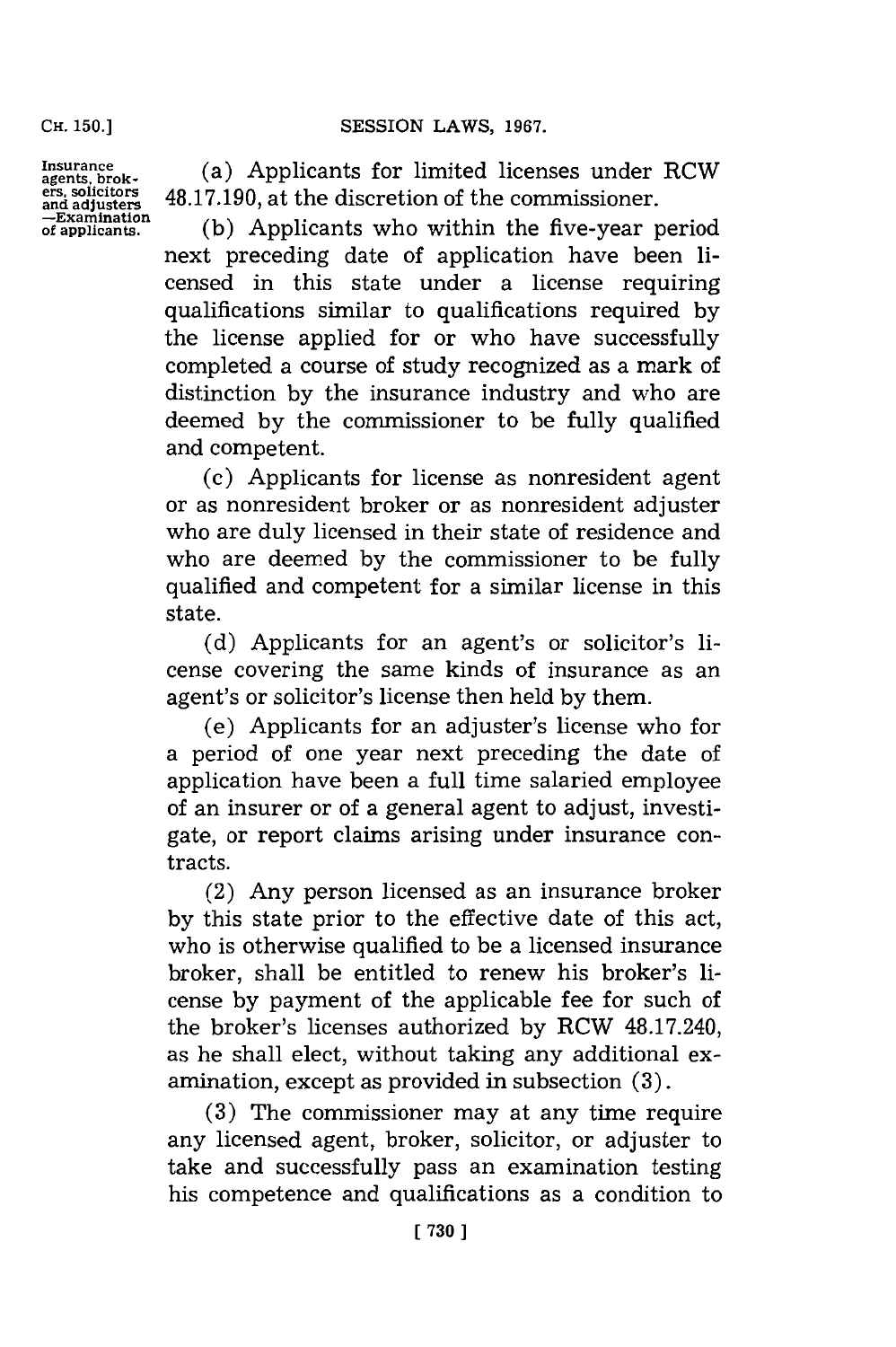the continuance or renewal of his license, if the licensee has been guilty of violation of this code, or has so conducted his affairs under his license as to cause the commissioner reasonably to desire further evidence of his qualifications.

Sec. **17.** Section **17.12,** chapter **79,** Laws of 1947, **RCW48.7.120** as last amended **by** section **11,** chapter **303,** Laws **of 1955,** and RCW **48.17.120** are each amended to read as follows:

**(1)** Each such examination shall be of sufficient **Scope of ex**scope reasonably to test the applicant's knowledge relative to the kinds of insurance which may be dealt with under the license applied for, and of the duties and responsibilities of, and laws of this state applicable to, such a licensee.

(2) Examination as to ocean marine and related coverages may be waived **by** the commissioner as to any applicant deemed **by** the commissioner to be qualified **by** past experience to deal in such insurances.

**(3)** The commissioner shall prepare and make available to insurers, general agents, brokers, agents, and applicants a printed manual specifying in general terms the subjects which may be covered in any examination for a particular license.

Sec. **18.** Section **17.13,** chapter **79,** Laws of 1947 **RCW 48.17.130** and RCW **48.17.130** are each amended to read as **f ollows:**

**(1)** The answers of the applicant to any such **Examina**examination shall be written **by** the applicant under **Time of, fee.** the examining authority's supervision, and any such written examination may be supplemented **by** oral examination at the discretion of the examining authority.

(2) Examinations shall be given at such times and places within this state as the examining authority deems necessary reasonably to serve the

[CH. **150.**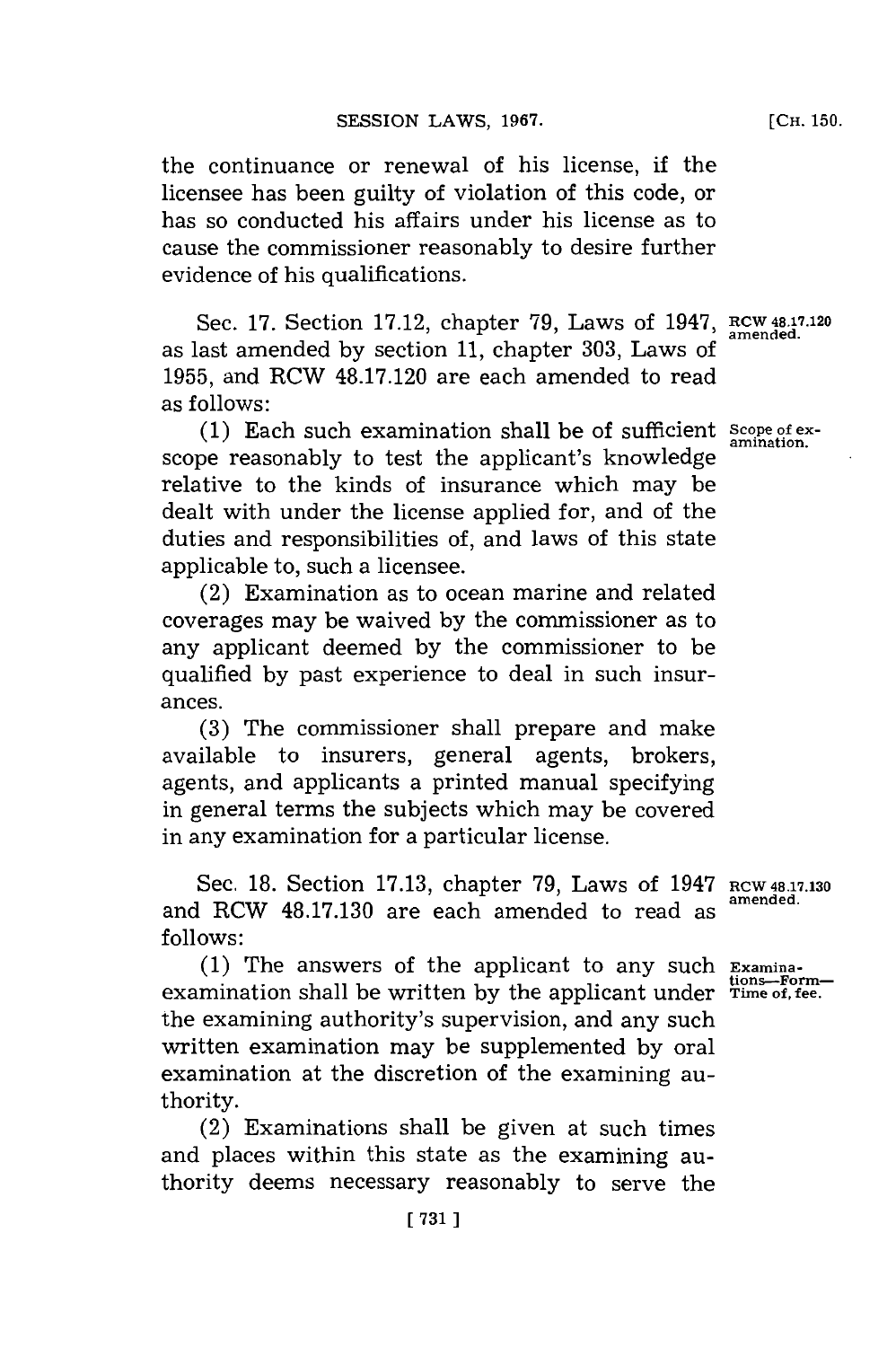convenience of both the examining authority and applicants.

**(3)** The examining authority may require a waiting period of reasonable duration before giving a new examination to an applicant who has failed to pass a previous similar examination.

(4) For each examination taken, the commissioner shall collect in advance the fee provided in RCW 48.14.010.

**RCW 48.17.150** Sec. **19.** Section **17.15,** chapter **79,** Laws of 1947, as last amended by section 4, chapter 194, Laws of **1961,** and RCW **48.17.150** are each amended to read as follows:

Insurance— (1) To qualify for an agent's or broker's license<br>Agents' and an applicant must otherwise comply with this code an applicant must otherwise comply with this code qualifications. **therefor** and must

> (a) be twenty-one years of age or over, if an individual;

> **(b)** be a bona fide resident of and actually reside in this state, or if a corporation, be other than an insurer and maintain a lawfully established place of business in this state, except as provided in RCW **48.17.330;**

> (c) be empowered to be an agent or broker, as the case may be, under its members' agreement, if a firm, or **by** its articles of incorporation, if a corporation;

> **(d)** successfully pass any examination as required under RCW **48.17.110;**

(e) be a trustworthy person;

**(f)** not intend to use or use the license for the purpose principally of writing controlled business, as defined in RCW **48.17.080;**

**(g)** if for an agent's license, be appointed as its agent **by** one or more authorized insurers, subject to issuance of the license;

(h) if for broker's license, have had at least two years experience either as an agent, solicitor, adjus-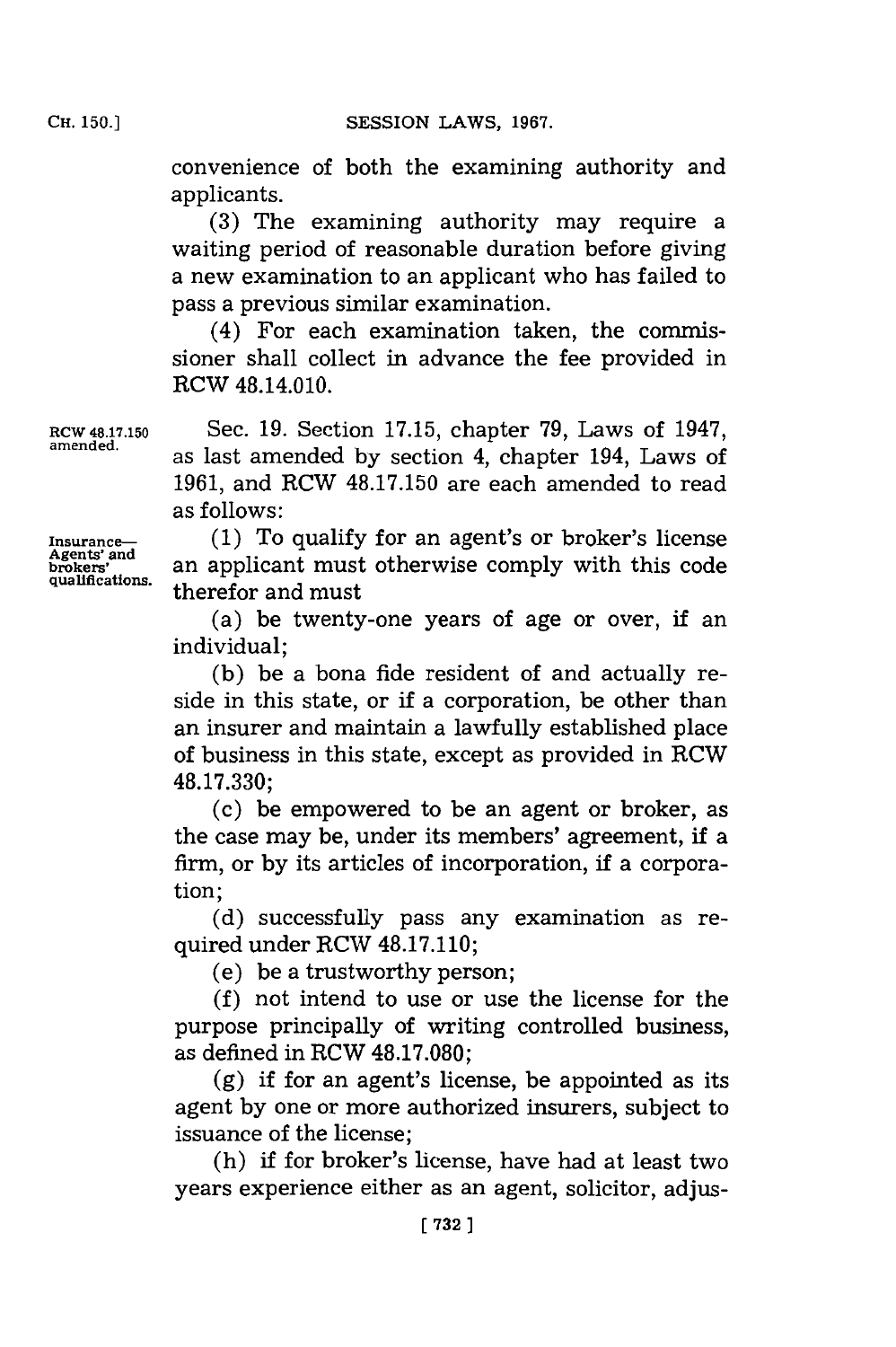ter, general agent, broker, or as an employee of insurers or representatives of insurers, and special education or training of sufficient duration and extent reasonably to satisfy the commissioner that he possesses the competence necessary to fulfill the responsibilities of broker.

(2) If the commissioner finds that the applicant is so qualified and that the license fee has been paid, he shall issue the license. Otherwise, the commissioner shall refuse to issue the license.

Sec. 20. Section 17.16, chapter 79, Laws of 1947,  $_{\text{RCW 48.17.160}}$ as last amended **by** section **6,** chapter **225,** Laws **of amended. 1959,** and RCW **48.17.160** are each amended to read as follows:

**(1)** Each insurer on appointing an agent in this **Appointment** state shall file written notice thereof in duplicate **Revocation**. with the commissioner on forms as prescribed and furnished **by** him, and shall pay the filing fee therefor as provided in RCW 48.14.010. If then licensed, or as soon as licensed, the commissioner shall mail one copy of the appointment to the agent.

(2) Each such appointment shall continue in force until:

(a) The commissioner notifies the insurer that the person so appointed is no longer licensed as an agent **by** this state; or

**(b)** the appointment is revoked **by** the insurer **by** written notice of such revocation to the agent. The insurer shall forthwith file a duplicate copy of such notice of revocation with the commissioner. No fee shall be charged for filing such copy.

**(3)** Revocation of an appointment **by** the insurer shall be deemed to be effective as of the date designated in the notice as being the effective date if the notice is actually received **by** the agent prior to such designated date; otherwise, as of the earlier of the following dates: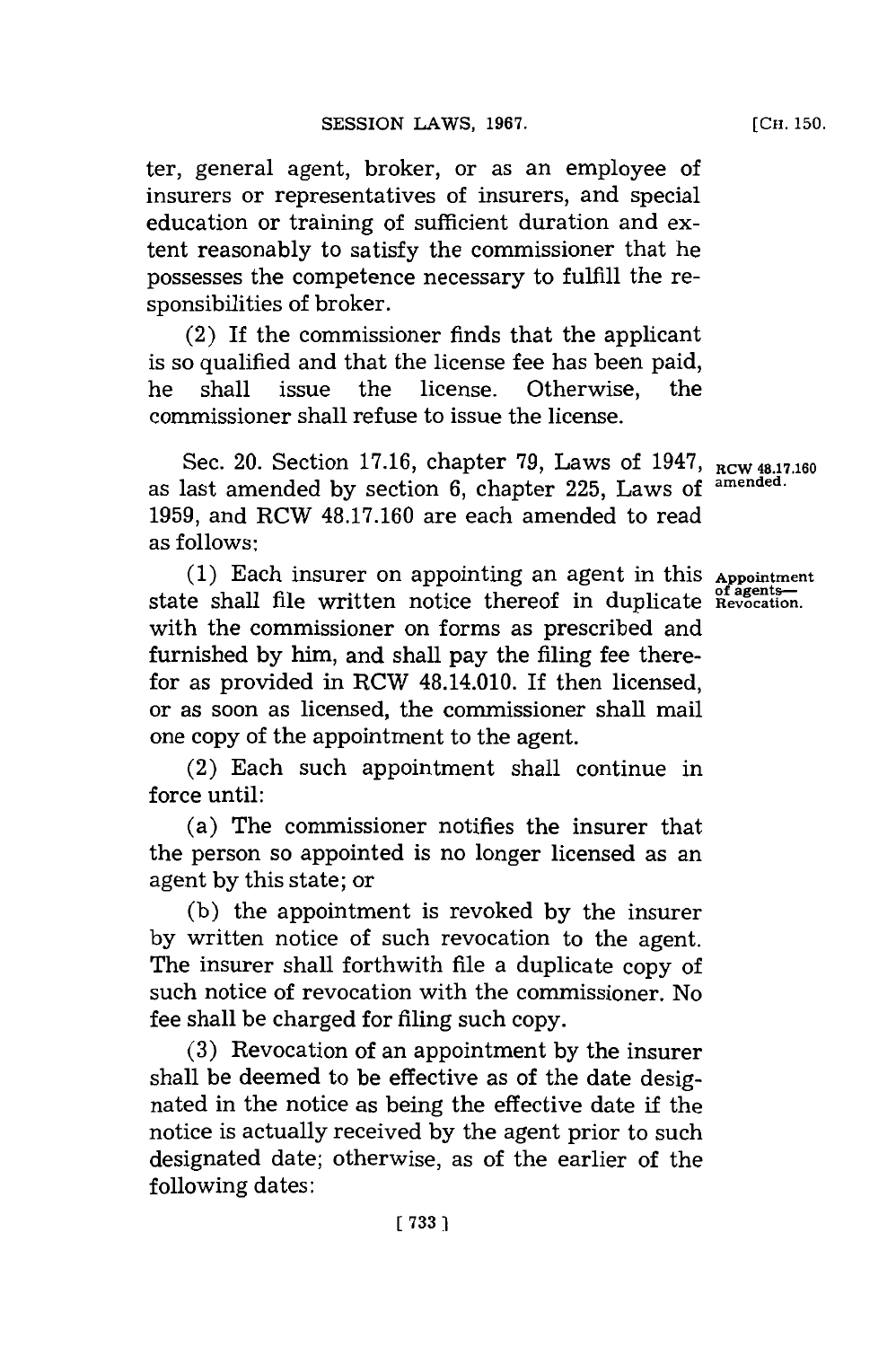(a) The date such notice of revocation was received **by** the agent.

**(b)** The date such notice, if mailed to the agent at his last address of record with the insurer, in due course should have been received **by** the agent.

**licenses.**

**RCW 48.17.190 Sec. 21. Section 17.19, chapter 79, Laws of 1947**<br>amended. and RCW 48.17.190 are each amended to read as **follows:**

**Insurance-\_** The commissioner may issue limited licenses to the following:

> **(1)** Persons selling transportation tickets of a common carrier of persons or property who shall act as such agents only as to transportation ticket policies of disability insurance or baggage insurance on. personal effects.

> (2) Compensated master policyholders of credit life and credit accident and health insurance, retail dealers compensated **by** any such master policyholders, or the authorized representative (s) of either.

**RCW 48.17.240** Sec. 22. Section 17.24, chapter **79,** Laws of 1947 **amended,** and RCW 48.17.240 are each amended to read as **follows:**

**Scope of brok- A** broker's license may be issued to cover the following lines of insurance:

(a) **All** lines of insurance; or

**(b) All** lines except life, which shall be designated as a casualty-property broker's license; **or**

(c) Life and disability only.

**RCW 48.17.530** Sec. **23.** Section **17.53,** chapter **79,** Laws of 1947 and RCW 48.17.530 are each amended to read as **follows:**

**Insurance-- (1)** The commissioner may suspend, revoke, or **refused**<br>revocation, refuse to issue or renew any license which is issued<br>suspension of **licenses,** or may be issued under this chapter or any surplus line broker's license for any cause specified in any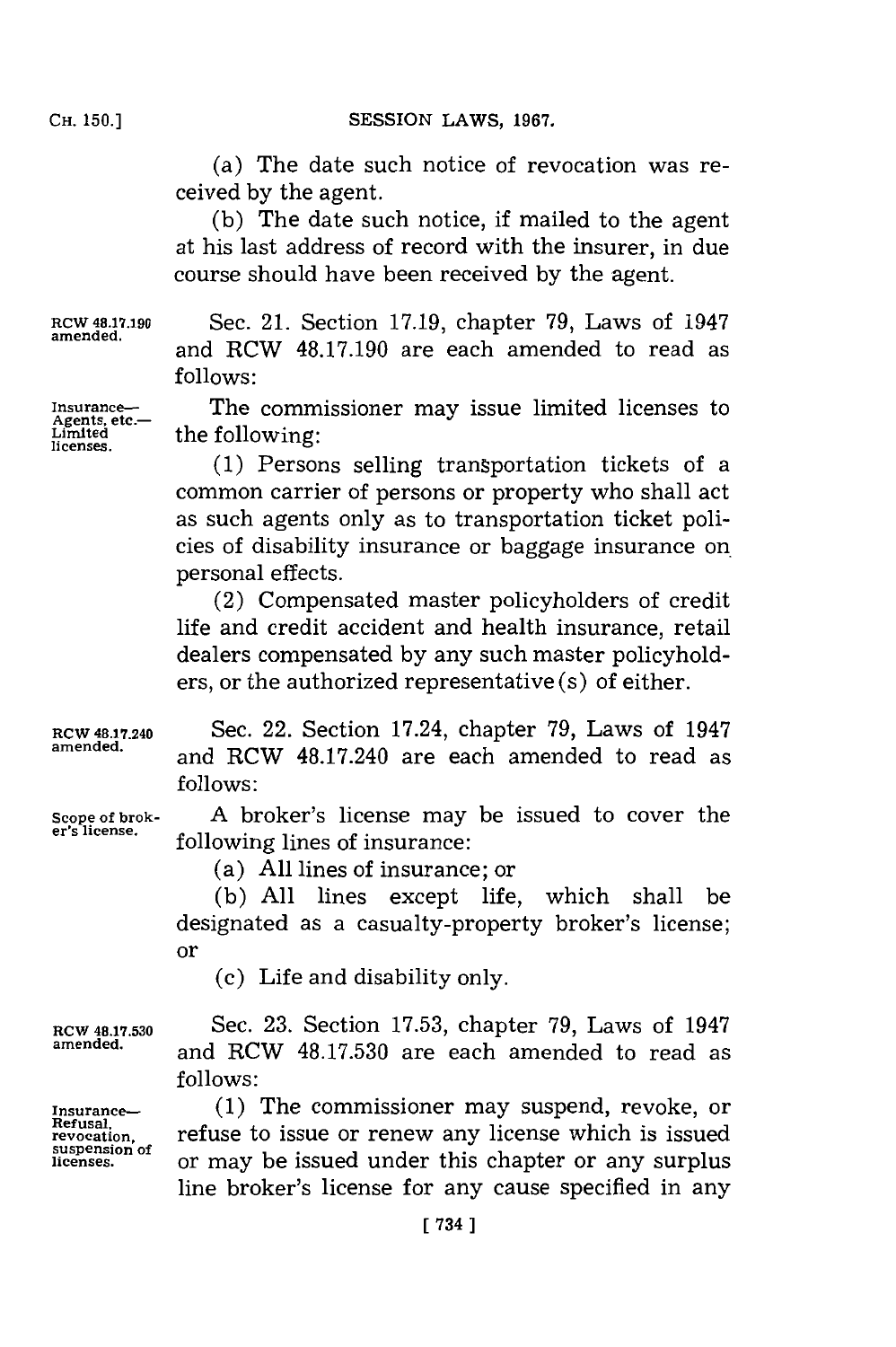other provision of this code, or **for** any of the following causes:

(a) For any cause for which issuance of the license could have been refused had it then existed and been known to the commissioner.

**(b)** If the licensee wilfully violates or knowingly participates in the violation of any provision of this code.

(c) If the licensee has obtained or attempted to obtain any such license through wilful misrepresentation or fraud, or has failed to pass any examination required under this chapter.

**(d)** If the licensee has misappropriated or converted to his own use or has illegally withheld moneys required to be held in a fiduciary capacity.

(e) If the licensee has, with intent to deceive, materially misrepresented the terms or effect of any insurance contract; or has engaged or is about to engage in any fraudulent transaction.

**(f)** If the licensee has been guilty of "twisting," as defined in RCW **48.30.180,** or of rebating, as defined in chapter 48.30.

**(g)** If the licensee has been convicted, **by** final judgment, of a felony.

(h) If in the conduct of his affairs under the license, the licensee has shown himself to be, and is so deemed **by** the commissioner, incompetent, or untrustworthy, or a source of injury and loss to the public.

(i) If the licensee has dealt with, or attempted to deal with, insurances or to exercise powers relative to insurance outside the scope of his licenses.

(2) If any natural person named under a firm or corporate license, or application therefor, commits or has committed any act or fails or has failed to perform any duty which is a ground for the commissioner to revoke, suspend or refuse to issue or renew the license or application for license, the commis-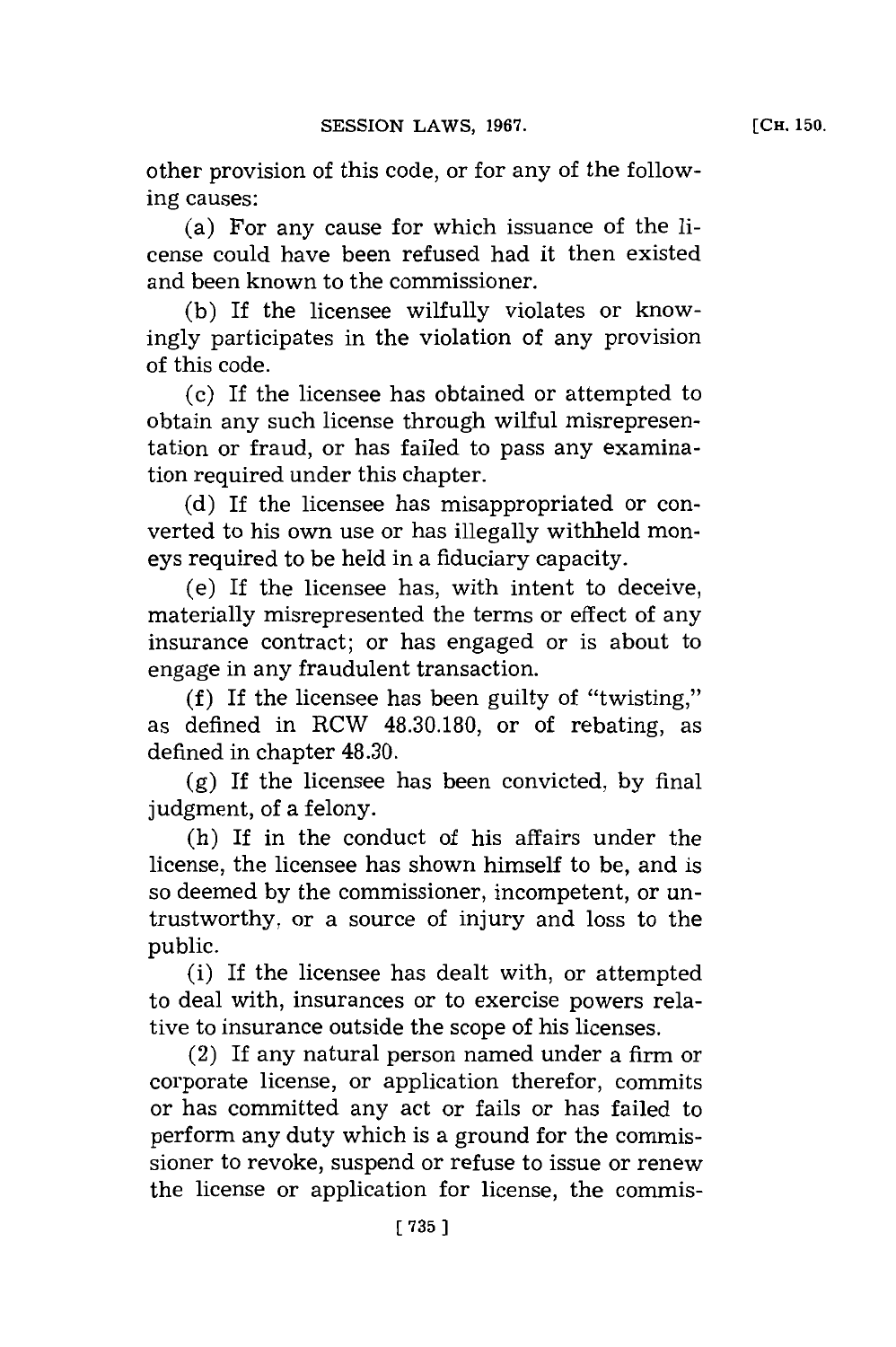**Insurance-**

Insurance— sioner may revoke, suspend, refuse to renew, or<br>Refusal, **produce the insurance** revocation. **revocation,**<br>suspension of **refuse** to issue:

**licenses.** (a) The license, or application therefor, of the corporation or firm; or

**(b)** The right of the natural person to act thereunder; or

**(c)** Any other license held or applied for **by** the natural person; or

**(d)** He may take all such steps.

**(3)** The holder of any license which has been revoked or suspended shall surrender the license certificate to the commissioner at the commissioner's request.

**to revoke,**

RCW 48.17.540 Sec. 24. Section 17.54, chapter **79,** Laws of 1947 and RCW 48.17.540 are each amended to read as **follows:**

**Procedure (1)** The commissioner shall revoke or refuse to renew any such license immediately and without hearing, upon conviction of the licensee of a felony **by** final judgment of any court of competent jurisdiction.

> (2) The commissioner may suspend, revoke, or refuse to renew any such license:

> (a) **By** order given to the licensee not less than fifteen days prior to the effective date thereof, subject to the right of the licensee to have a hearing as provided in RCW 48.04.010; or

> **(b) by** an order on hearing made as provided in RCW 48.04.090 effective as of ten days after date of the giving of the order, subject to the right of the licensee to appeal to the superior court for Thurston county as provided in chapter 48.04.

**RCW 48.17.560** Sec. **25.** Section **17.56,** chapter **79,** Laws of 1947 and RCW 48.17.560 are each amended to read as **follows:**

> After hearing and in addition to or in lieu of the suspension, revocation, or refusal to renew any such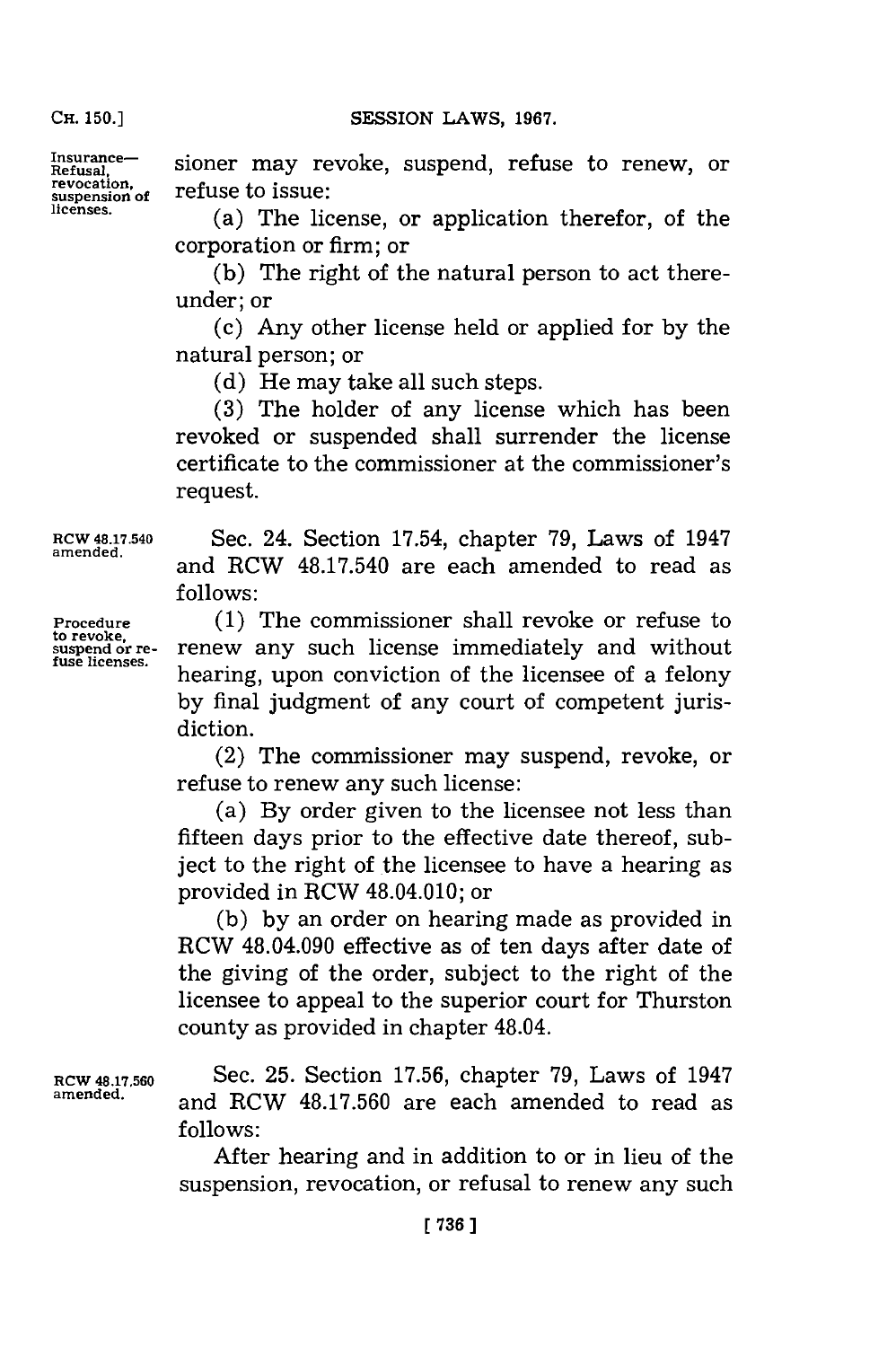**F'ines may be** license, the commissioner may levy a fine upon the **imposed.** licensee for each offense in amount not less than twenty-five dollars and not more than two hundred and fifty dollars, but in no case more than a total of five hundred dollars. The order levying such fine shall specify the period within which the fine shall be fully paid, and which period shall be not less than fifteen nor more than thirty days from the date of the order. Upon failure to pay any such fine when due, the commissioner shall revoke the licenses of the licensee if not already revoked, and the fine shall be recovered in a civil action brought in behalf of the commissioner **by** the attorney general. Any fine so collected shall be paid **by** the commissioner to the state treasurer for the account of the general fund.

Sec. 26. There is added to chapter 79, Laws of New section. 1947 and to chapter 48.20 RCW a new section to read as follows:

Every individual disability insurance policy is- **Disability** Every individual disability insurance policy is-<br>sued after January 1, 1968, except single premium  $\frac{New policy}{Return within}$ nonrenewable policies, shall have printed on its face **ten days.** or attached thereto a notice stating in substance that the person to whom the policy is issued shall be permitted to return the policy within ten days of its delivery to the purchaser and to have the premium paid refunded if, after examination of the policy, the purchaser is not satisfied with it for any reason. If a policyholder or purchaser pursuant to such notice, returns the policy to the insurer at its home or branch office or to the agent through whom it was purchased, it shall be void from the beginning and the parties shall be in the same position as if no policy had been issued.

Sec. 27. There is added to chapter 79, Laws of New section. 1947 and to chapter 48.22 RCW a new section to read as follows: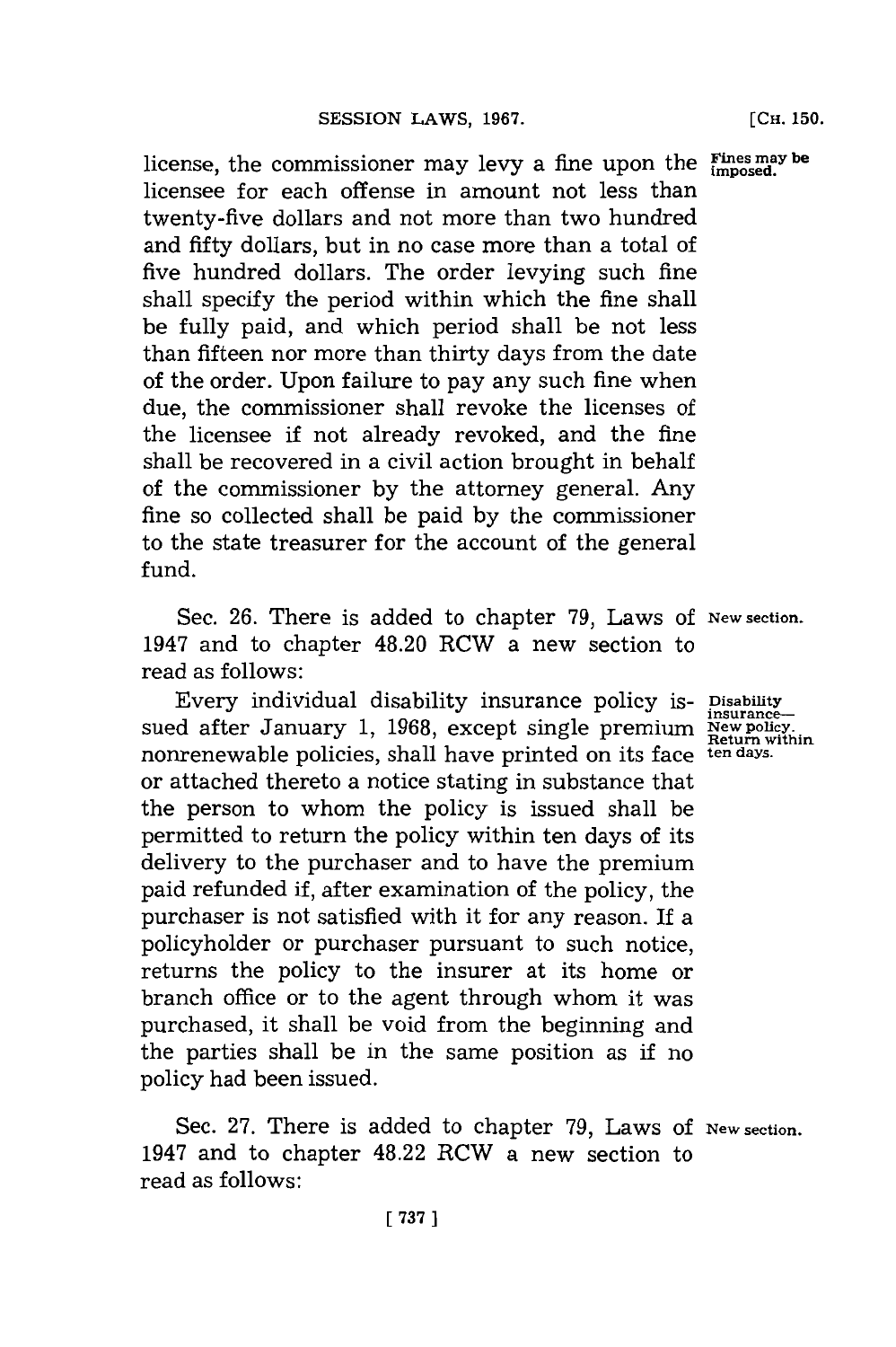**Motor vehicle** On and after January **1, 1968,** no new policy or **insurance--** Minimum<br>limits of an existing policy insuring against loss<br>liability. **liability,** resulting from liability imposed **by** law for bodily injury or death suffered **by** any person arising out of the ownership, maintenance or use of a motor vehicle shall be delivered or issued for delivery in this state with respect to any motor vehicle registered or principally garaged in this state unless coverage is provided therein or supplemental thereto, in limits for bodily injury or death set forth in RCW 46.29.490, for the protection of persons insured thereunder who are legally entitled to recover damages from owners or operators of uninsured motor vehicles and hit-and-run motor vehicles because of bodily injury, sickness or disease, including death, resulting therefrom, except that the named insured may be given the right to reject such coverage, and except that, unless the named insured requests such coverage in writing, such coverage need not be provided in or supplemental to a renewal policy where the named insured had rejected the coverage in connection with a policy previously issued to him **by** the same insurer.

**RCW 48.24.040** Sec. **28.** Section 24.04, chapter **79,** Laws of 1947, as last amended by section 9, chapter 194, Laws of **1961,** and RCW 48.24.040 are each amended to read as follows:

Group life **The lives of a group of individuals may be in-Debtorroups.** sured under a policy issued to a creditor, who shall be deemed the policyholder, to insure debtors of the creditors, subject to the provisions of the insurance code relating to credit life insurance and credit accident and health insurance and to the following requirements:

> **(1)** The debtors eligible for insurance under the policy shall be all of the debtors of the creditor whose indebtedness is repayable in installments, or all of any class or classes thereof determined **by**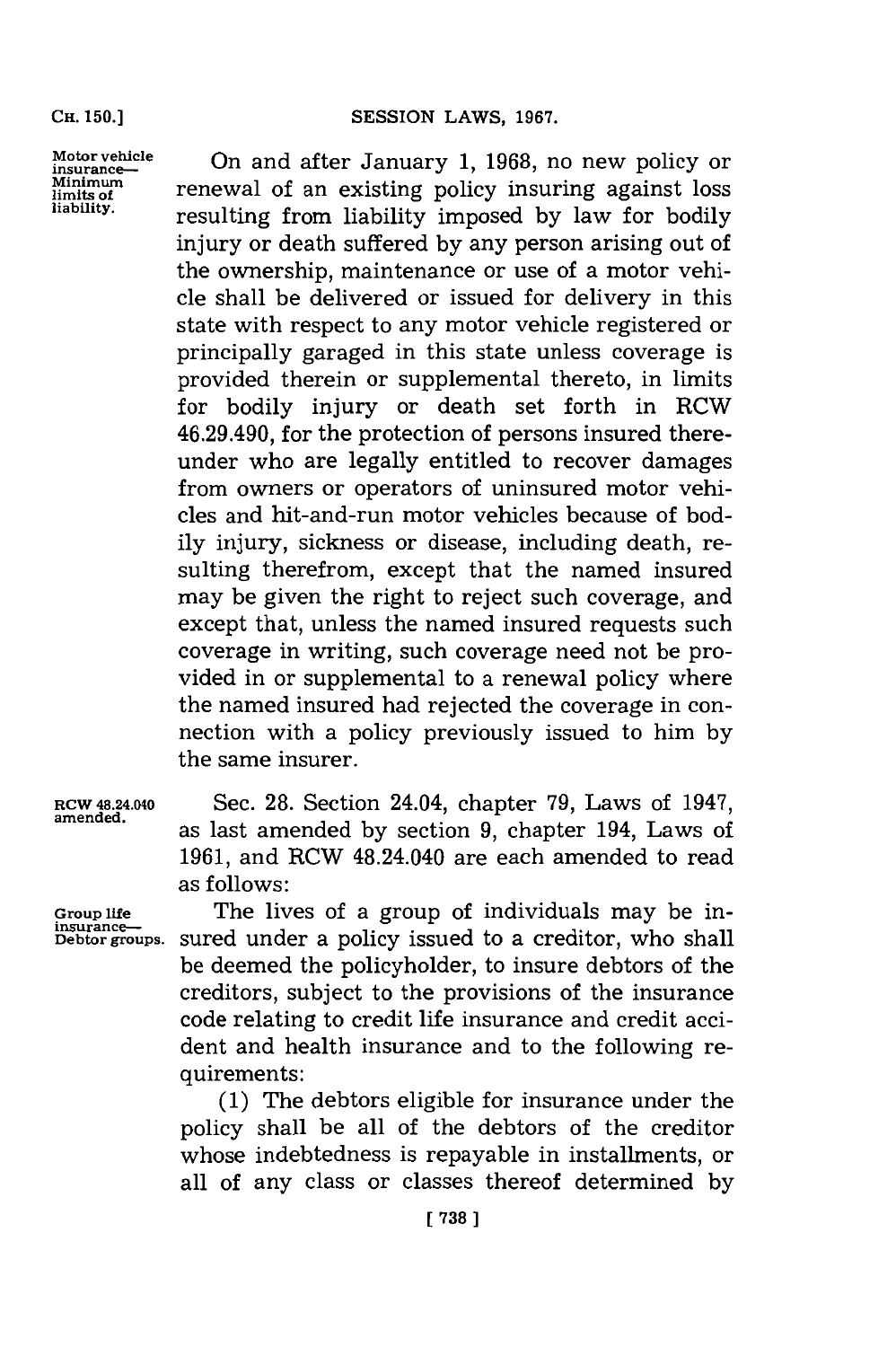conditions pertaining to the indebtedness or to the purchase giving rise to the indebtedness, except that nothing in this section shall preclude an insurer from excluding from the classes eligible for insurance classes of debtors determined **by** age. The policy may provide that the term "debtors" shall include the debtors of one or more subsidiary corporations, and the debtors of one or more affiliated corporations, proprietors or partnerships if the business of the policyholder and of such affiliated corporations, proprietors or partnerships is under common control through stock ownership, contract, or otherwise.

(2) The premium for the policy shall be paid **by** the policyholder, either from the creditor's funds, or from charges collected from the insured debtors, or from both. **A** policy on which part or all of the premium is to be derived from the collection from the insured debtors of identifiable charges not required of uninsured debtors shall not include, in the class or classes of debtors eligible for insurance, debtors under obligations outstanding at its date of issue without evidence of individual insurability unless at least seventy-five percent of the then eligible debtors elect to pay the required charges. **A** policy on which no part of the premium is to be derived from the collection of such identifiable charges must insure all eligible debtors, or all except any as to whom evidence of individual insurability is not satisfactory to the insurer.

**(3)** The policy may be issued only if the group of eligible debtors is then receiving new entrants at the rate of at least one hundred persons yearly, or may reasonably be expected to receive at least one hundred new entrants during the first policy year, and only if the policy reserves to the insurer the right to require evidence of individual insurability if less than seventy-five percent of the new entrants become insured.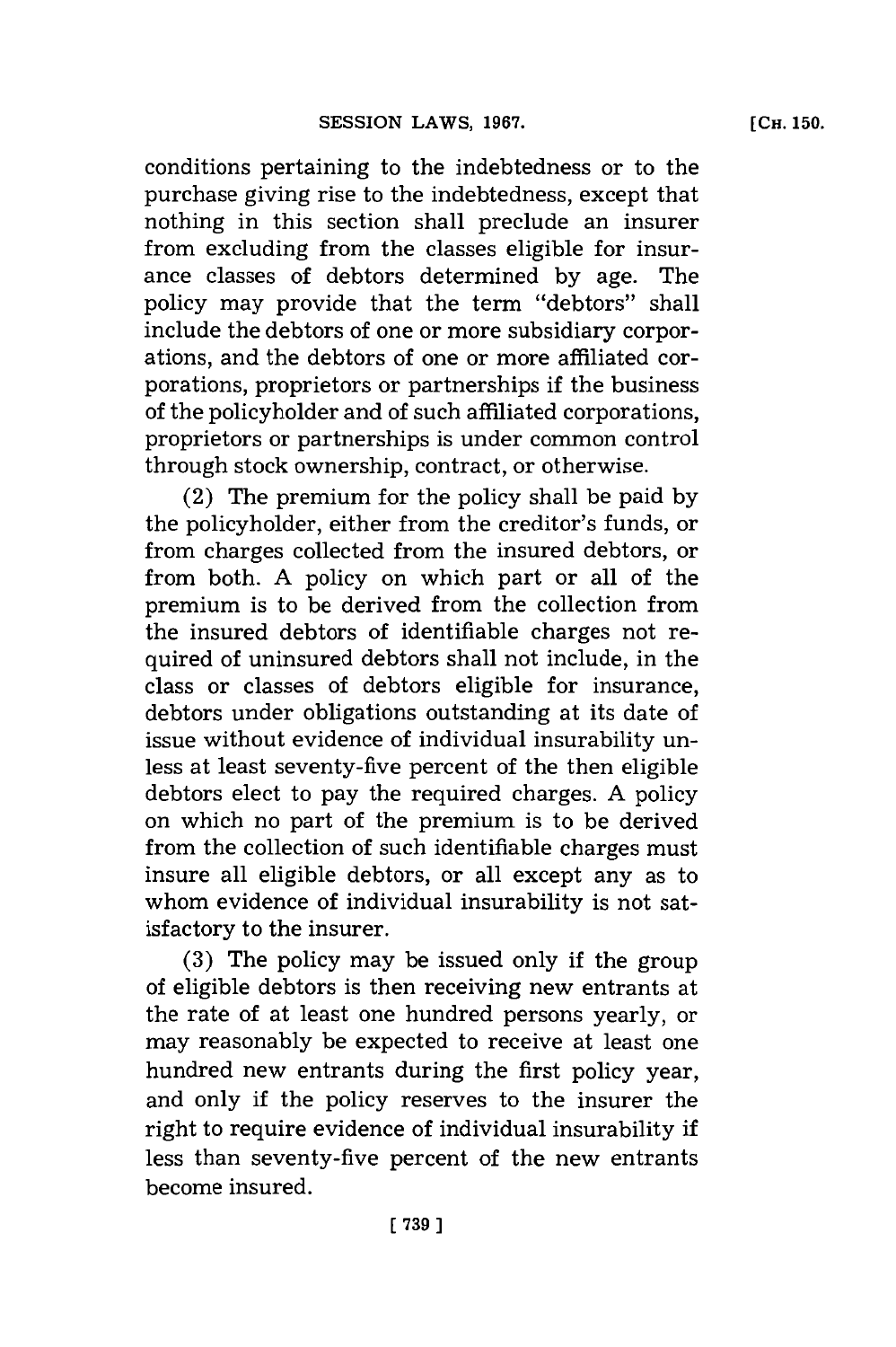#### SESSION LAWS, 1967.

**CH. 150.]**

Group life (4) Payment by the debtor insured under any **Debtor groups.** such group life insurance contract of the premium charged the creditor **by** the insurer for such insurance pertaining to the debtor, shall not be deemed to constitute a charge upon a loan in violation of any usury law.

**Repeal.** Sec. **29.** Section 22, chapter **303,** Laws of **1955** and RCW 48.24.085 are each repealed.

ROW **48.29.130** Sec. **30.** Section **29.13,** chapter **79,** Laws of 1947 **amended,** and RCW **48.29.130** are each amended to read as **follows:**

**Title insurers** The funds of a domestic title insurer, other than **-Investments,** those representing its guaranty fund deposit, shall be invested as follows:

> **(1)** Funds in amount not less than its required special reserve shall be kept invested in investments eligible for domestic life insurers.

(2) Other funds may be invested in:

(a) The insurer's plant and equipment, up to a maximum of fifty percent of capital plus surplus.

**(b)** Stocks and bonds of abstract companies when approved **by** the commissioner.

**(c)** Investments eligible for the investment of funds of any domestic insurer.

**RCW 48.31.190** Sec. **31.** Section **31.19,** chapter **79,** Laws of 1947 **amended,** and RCW **48.31.190** are each amended to read as **follows:**

Mergers- (1) Proceedings under this chapter involving a<br>Rehabilitation domestic incurse shall be commenced in the sum with Rehabilitation<br>-Liquidation domestic insurer shall be commenced in the superior<br>-Commence-—commence-<br>ment of pro-<br>ceedings—<br>**ment of property** in which is located the insurer's <sup>ceedings—</sup> home office. Proceedings under this chapter involving other insurers shall be commenced in the superior court for Thurston county.

> (2) The commissioner shall commence any such proceeding, the attorney general representing him, **by** an application to the court or to any judge thereof, for an order directing the insurer to show